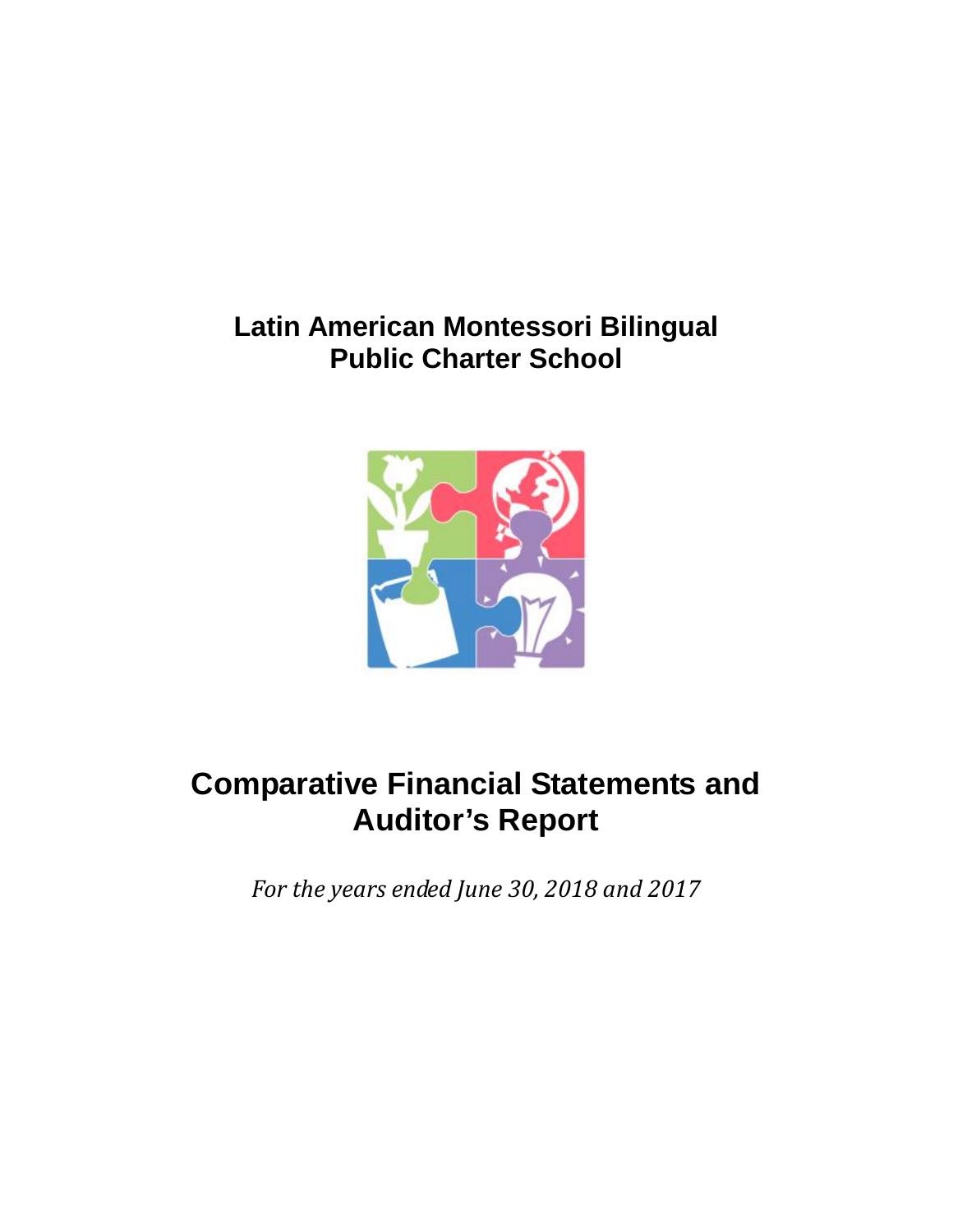## I N D E X

|                                                                                                                                                                                                                          | Page           |
|--------------------------------------------------------------------------------------------------------------------------------------------------------------------------------------------------------------------------|----------------|
| <b>Independent Auditor's Report</b>                                                                                                                                                                                      | $1 - 2$        |
| Comparative Statements of Financial Position, June 30, 2018 and 2017                                                                                                                                                     | 3              |
| Comparative Statements of Activities, For the Years Ended June 30, 2018 and 2017                                                                                                                                         | $\overline{4}$ |
| Comparative Statements of Cash Flows, For the Years Ended June 30, 2018 and 2017                                                                                                                                         | 5              |
| <b>Notes to Financial Statements</b>                                                                                                                                                                                     | $6 - 27$       |
| Supplemental Information                                                                                                                                                                                                 |                |
| Schedule 1 - Comparative Schedules of Functional Expenses, For the Years Ended<br>June 30, 2018 and 2017                                                                                                                 | 28-29          |
| Independent Auditor's Report on Internal Control over Financial Reporting and<br>on Compliance and Other Matters Based on an Audit of Financial Statements<br>Performed in Accordance with Government Auditing Standards | $30 - 31$      |
| Summary Schedule of Prior Audit Findings, For the Year Ended June 30, 2018                                                                                                                                               | 32             |
| Schedule of Findings, For the Year Ended June 30, 2018                                                                                                                                                                   | 33-34          |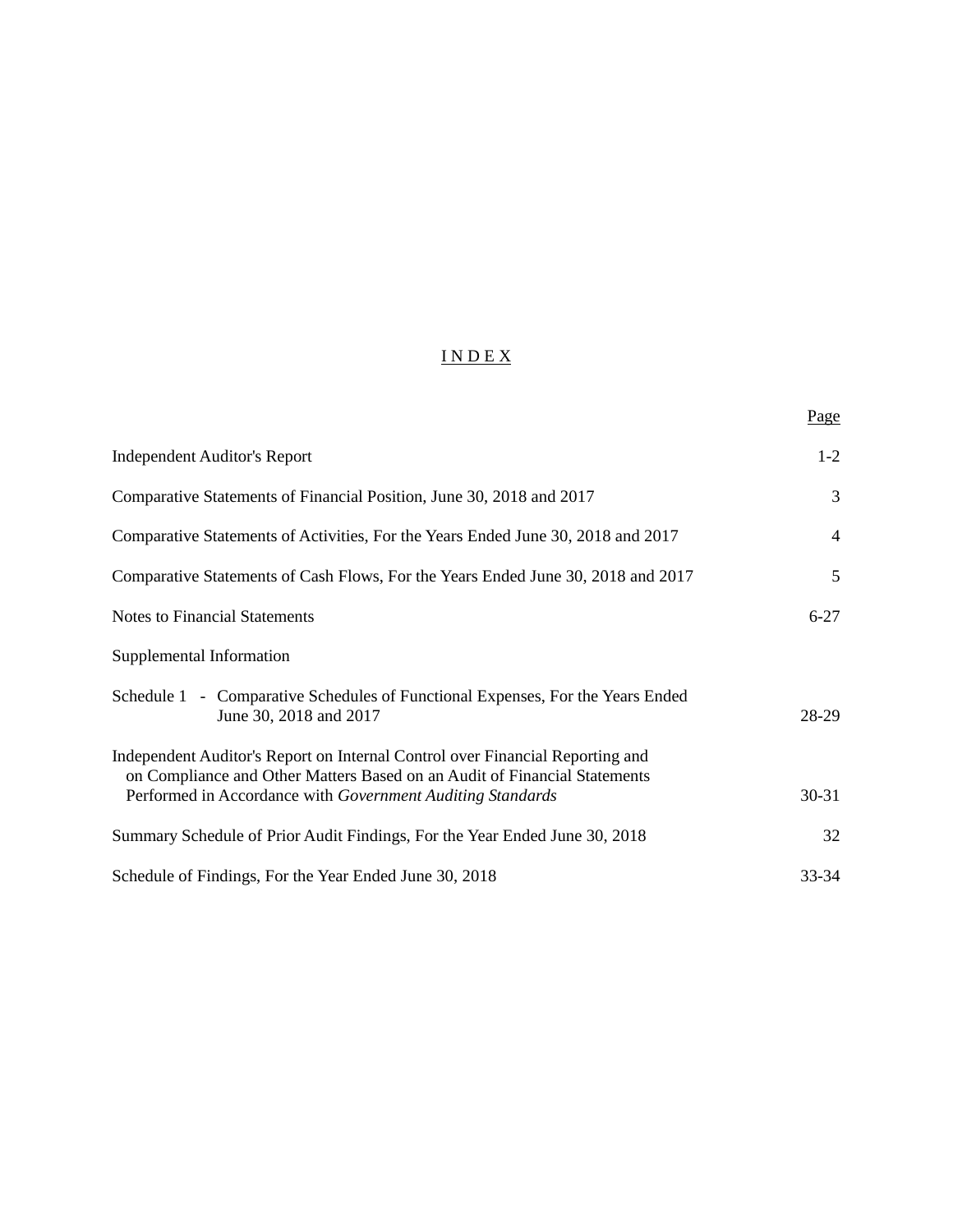## **Kendall, Prebola and Jones, LLC**

Certified Public Accountants

Board of Directors Latin American Montessori Bilingual Public Charter School, Inc. 1375 Missouri Avenue, NW Washington, DC 20011

#### INDEPENDENT AUDITOR'S REPORT

#### *Report on the Financial Statements*

We have audited the accompanying financial statements of the Latin American Montessori Bilingual Public Charter School, Inc., (a nonprofit organization) which comprise the statements of financial position as of June 30, 2018 and 2017, and the related statements of activities and cash flows for the years then ended, and the related notes to the financial statements.

#### *Management's Responsibility for the Financial Statements*

Management is responsible for the preparation and fair presentation of these financial statements in accordance with accounting principles generally accepted in the United States of America; this includes the design, implementation, and maintenance of internal control relevant to the preparation and fair presentation of financial statements that are free from material misstatement, whether due to fraud or error.

#### *Auditor's Responsibility*

Our responsibility is to express an opinion on these financial statements based on our audits. We conducted our audits in accordance with auditing standards generally accepted in the United States of America and the standards applicable to financial audits contained in *Government Auditing Standards*, issued by the Comptroller General of the United States. Those standards require that we plan and perform the audit to obtain reasonable assurance about whether the financial statements are free from material misstatement.

An audit involves performing procedures to obtain audit evidence about the amounts and disclosures in the financial statements. The procedures selected depend on the auditor's judgment, including the assessment of the risks of material misstatement of the financial statements, whether due to fraud or error. In making those risk assessments, the auditor considers internal control relevant to the entity's preparation and fair presentation of the financial statements in order to design audit procedures that are appropriate in the circumstances, but not for the purpose of expressing an opinion on the effectiveness of the entity's internal control. Accordingly, we express no such opinion. An audit also includes evaluating the appropriateness of accounting policies used and the reasonableness of significant accounting estimates made by management, as well as evaluating the overall presentation of the financial statements.

We believe that the audit evidence we have obtained is sufficient and appropriate to provide a basis for our audit opinion.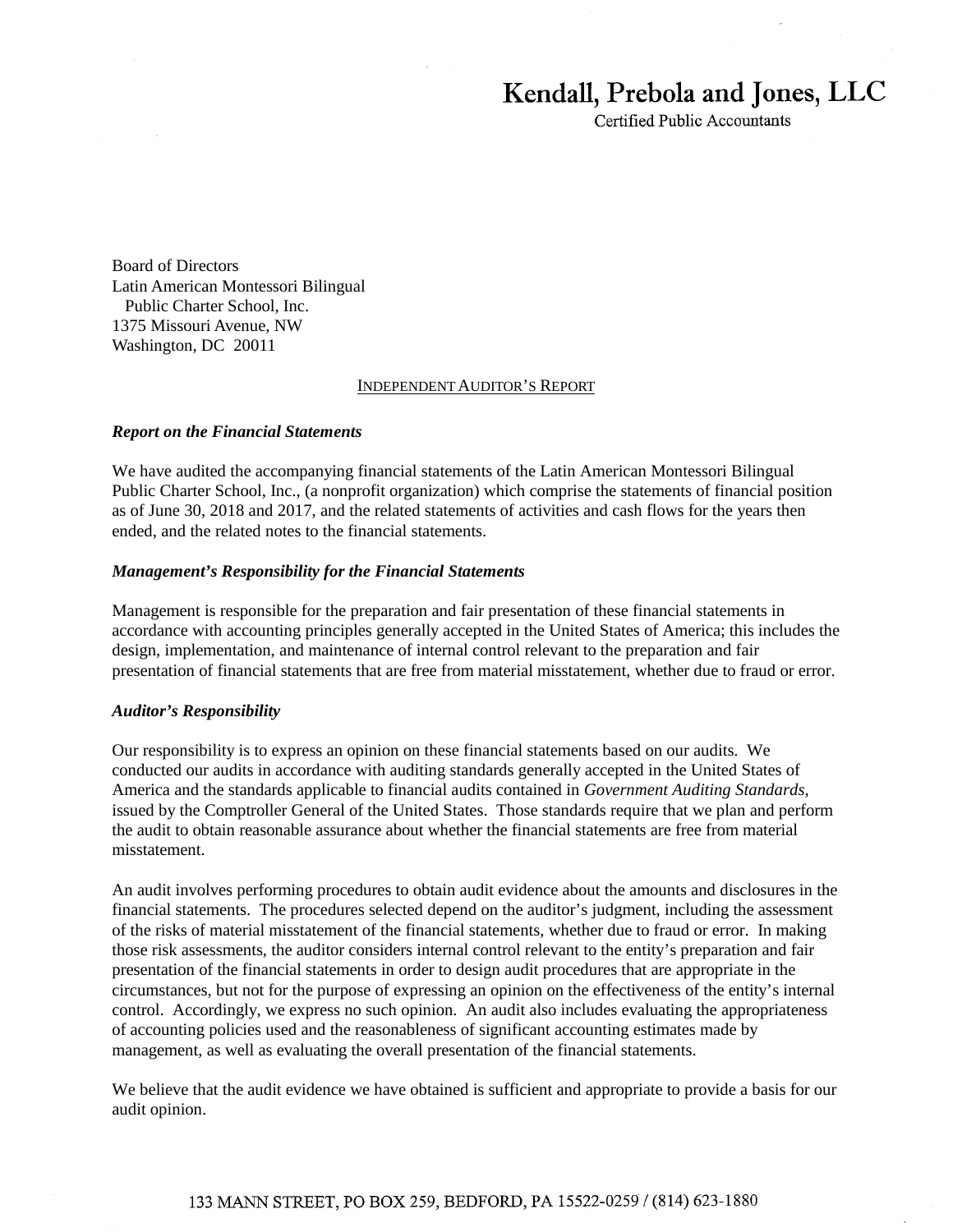#### *Opinion*

In our opinion, the financial statements referred to above present fairly, in all material respects, the financial position of the Latin American Montessori Bilingual Public Charter School, Inc., as of June 30, 2018 and 2017, and the changes in its net assets and its cash flows for the years then ended in accordance with accounting principles generally accepted in the United States of America.

## *Report on Supplementary Information*

Our audits were conducted for the purpose of forming an opinion on the financial statements as a whole. The schedules of functional expenses are presented for purposes of additional analysis and are not a required part of the financial statements. Such information is the responsibility of management and was derived from and relates directly to the underlying accounting and other records used to prepare the financial statements. The information has been subjected to the auditing procedures applied in the audit of the financial statements and certain additional procedures, including comparing and reconciling such information directly to the underlying accounting and other records used to prepare the financial statements or to the financial statements themselves, and other additional procedures in accordance with auditing standards generally accepted in the United States of America. In our opinion, the information is fairly stated in all material respects in relation to the financial statements as a whole.

## *Other Reporting Required by Government Auditing Standards*

In accordance with *Government Auditing Standards*, we have also issued our report dated December 3, 2018, on our consideration of the Latin American Montessori Bilingual Public Charter School, Inc.'s internal control over financial reporting and on our tests of its compliance with certain provisions of laws, regulations, contracts and grant agreements and other matters. The purpose of that report is solely to describe the scope of our testing of internal control over financial reporting and compliance and the results of that testing, and not to provide an opinion on internal control over financial reporting or on compliance. That report is an integral part of an audit performed in accordance with *Government Auditing Standards* in considering the Latin American Montessori Bilingual Public Charter School, Inc.'s internal control over financial reporting and compliance.

Kendall, Prebola and Jones Kendall, Prebola and Jones Certified Public Accountants Certified Public Accountants

Bedford, Pennsylvania December 3, 2018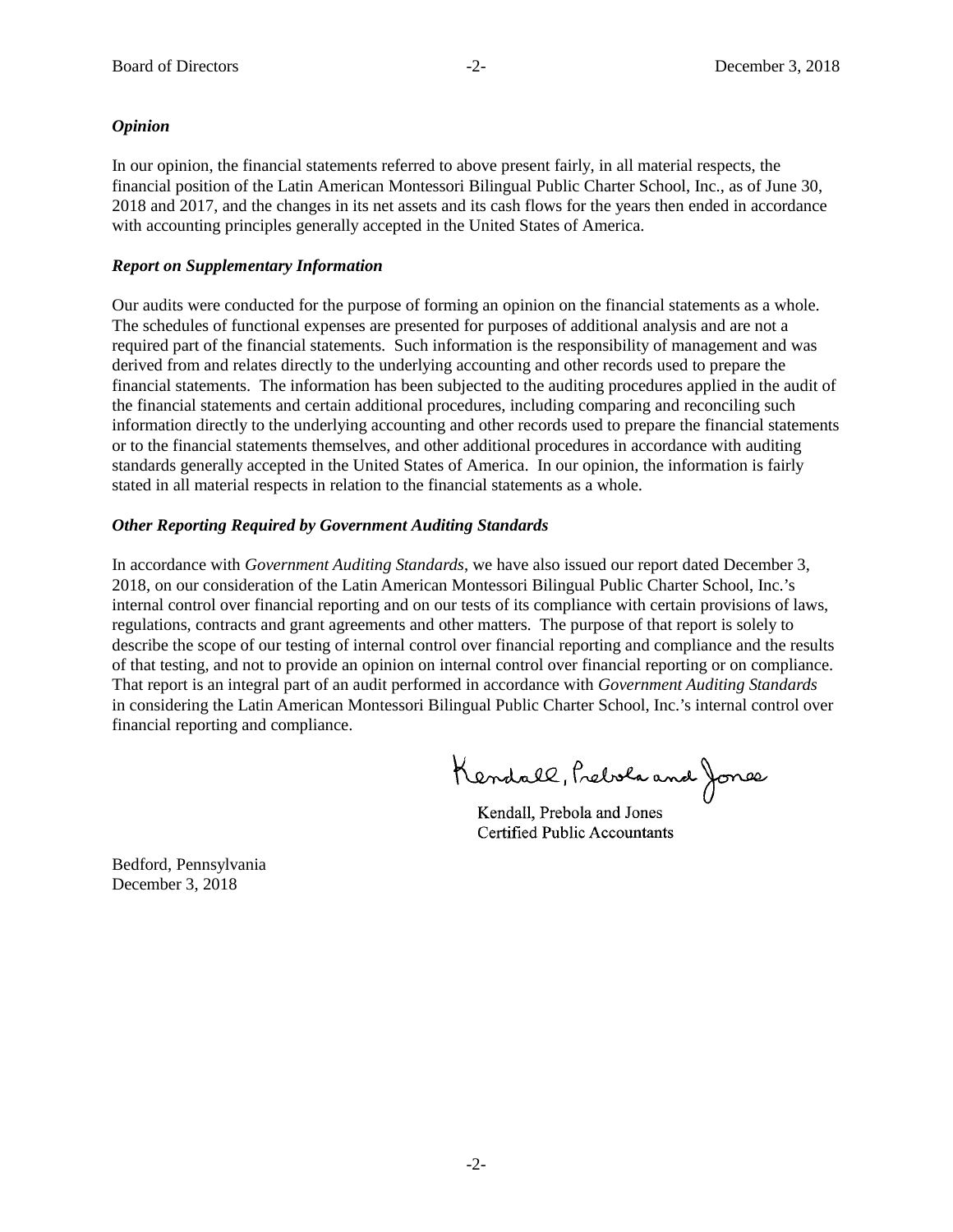## LATIN AMERICAN MONTESSORI BILINGUAL PUBLIC CHARTER SCHOOL, INC. COMPARATIVE STATEMENTS OF FINANCIAL POSITION JUNE 30, 2018 AND 2017

|                                               | June 30, 2018   | June 30, 2017   |
|-----------------------------------------------|-----------------|-----------------|
| <b>ASSETS</b>                                 |                 |                 |
| <b>Current Assets:</b>                        |                 |                 |
| Cash and Cash Equivalents                     | \$<br>3,526,891 | \$<br>3,869,954 |
| <b>Accounts Receivable</b>                    | 84,370          | 58,048          |
| <b>Grants Receivable</b>                      | 104,103         | 112,456         |
| Promises Receivable                           | 3,881           | 6,291           |
| Prepaid Expenses                              | 60,596          | 48,545          |
| <b>Total Current Assets</b>                   | \$3,779,841     | 4,095,294<br>\$ |
| <b>Fixed Assets:</b>                          |                 |                 |
| Fixed Assets, Net of Accumulated Depreciation | 7,848,890       | 8,048,904<br>\$ |
| <b>Total Fixed Assets</b>                     | 7,848,890       | 8,048,904<br>S  |
| Other Assets:                                 |                 |                 |
| Cash Restricted for Long-Term Purposes        | \$<br>230,261   | \$<br>204,999   |
| <b>Interest Rate Swap</b>                     | 36,290          |                 |
| Deposits                                      | 683,556         | 53,390          |
| <b>Total Other Assets</b>                     | 950,107<br>S    | 258,389<br>\$   |
| <b>TOTAL ASSETS</b>                           | \$12,578,838    | \$12,402,587    |
| <b>LIABILITIES AND NET ASSETS</b>             |                 |                 |
| <b>Current Liabilities:</b>                   |                 |                 |
| <b>Accounts Payable</b>                       | \$<br>258,369   | \$<br>229,668   |
| Income Taxes Payable                          | 437             |                 |
| <b>Accrued Interest Payable</b>               | 3,326           | 3,426           |
| Accrued Salary and Vacation                   | 848,841         | 674,232         |
| Payroll Withholdings and Related Liabilities  | 191,064         | 152,059         |
| <b>Refundable Advances</b>                    | 155,806         | 21,838          |
| <b>Deferred Revenues</b>                      | 87,600          | 93,707          |
| Current Portion - Long-Term Debt              | 144,537         | 137,445         |
| <b>Total Current Liabilities</b>              | 1,689,980       | 1,312,375<br>\$ |
| Long-Term Liabilities:                        |                 |                 |
| Notes Payable                                 | \$<br>5,054,774 | 5,192,219<br>\$ |
| Less: Current Portion                         | (144, 537)      | (137, 445)      |
| <b>Deferred Rent</b>                          | 140,433         |                 |
| <b>Interest Rate Swap</b>                     |                 | 85,907          |
| <b>Total Long-Term Liabilities</b>            | \$ 5,050,670    | \$5,140,681     |
| <b>Total Liabilities</b>                      | 6,740,650<br>S. | 6,453,056<br>\$ |
| Net Assets:                                   |                 |                 |
| Unrestricted                                  | 5,838,188<br>S. | 5,948,440<br>S. |
| Temporarily Restricted                        |                 | 1,091           |
|                                               |                 |                 |
| <b>Total Net Assets</b>                       | \$5,838,188     | 5,949,531       |
| TOTAL LIABILITIES AND NET ASSETS              | \$12,578,838    | \$12,402,587    |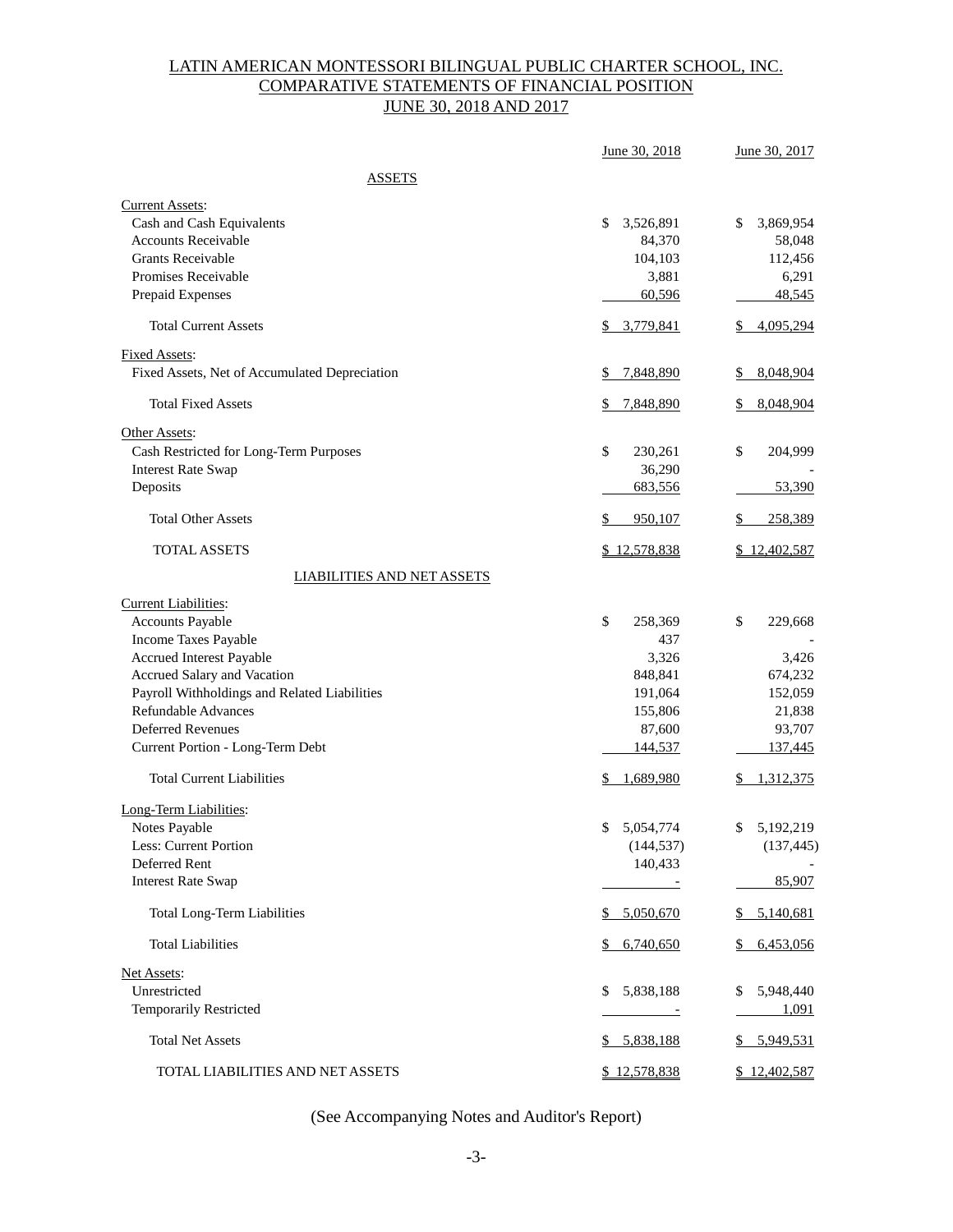#### LATIN AMERICAN MONTESSORI BILINGUAL PUBLIC CHARTER SCHOOL, INC. COMPARATIVE STATEMENTS OF ACTIVITIES FOR THE YEARS ENDED JUNE 30, 2018 AND 2017

|                                                                                                                                                                                                                                                                                                                                                                                             |                                                                                                                          | June 30, 2018             |               |                                                                                                                    | June 30, 2017 |                                                                                       |    |                           |    |                                                                                       |
|---------------------------------------------------------------------------------------------------------------------------------------------------------------------------------------------------------------------------------------------------------------------------------------------------------------------------------------------------------------------------------------------|--------------------------------------------------------------------------------------------------------------------------|---------------------------|---------------|--------------------------------------------------------------------------------------------------------------------|---------------|---------------------------------------------------------------------------------------|----|---------------------------|----|---------------------------------------------------------------------------------------|
|                                                                                                                                                                                                                                                                                                                                                                                             | Unrestricted                                                                                                             | Temporarily<br>Restricted |               | Total                                                                                                              |               | Unrestricted                                                                          |    | Temporarily<br>Restricted |    | Total                                                                                 |
| Revenues and Other Support:                                                                                                                                                                                                                                                                                                                                                                 |                                                                                                                          |                           |               |                                                                                                                    |               |                                                                                       |    |                           |    |                                                                                       |
| Tuition - Per Pupil Funding Allocation<br>Tuition - Facilities Allocation<br>Federal Entitlements and Grants<br><b>Donated Federal Commodities</b><br><b>State Government Grants</b><br>Private Grants and Contributions<br><b>Donated Services</b><br>Student Program Fees and Other<br><b>Extended Learning Day Program Fees</b><br><b>Interest and Dividends</b><br>Miscellaneous Income | 7,321,480<br>\$<br>1,475,040<br>261,036<br>11,160<br>50,138<br>103,729<br>9,500<br>173,672<br>898,430<br>4,773<br>26,212 | \$<br>10,000              | \$            | 7,321,480<br>1,475,040<br>261,036<br>11,160<br>50,138<br>113,729<br>9,500<br>173,672<br>898,430<br>4,773<br>26,212 | \$            | 6,197,506<br>1,330,824<br>187,775<br>24,988<br>102,996<br>159,366<br>748,596<br>8,013 | \$ | 15,000                    | \$ | 6,197,506<br>1,330,824<br>187,775<br>24,988<br>117,996<br>159,366<br>748,596<br>8,013 |
| Loss on Disposal of Fixed Assets                                                                                                                                                                                                                                                                                                                                                            | (1,923)                                                                                                                  |                           |               | (1,923)                                                                                                            |               | (702)                                                                                 |    |                           |    | (702)                                                                                 |
| Fundraisers:                                                                                                                                                                                                                                                                                                                                                                                |                                                                                                                          |                           |               |                                                                                                                    |               |                                                                                       |    |                           |    |                                                                                       |
| Sales<br>Less: Cost of Direct Benefits to Donors                                                                                                                                                                                                                                                                                                                                            | 17,995<br>\$<br>(9,407)                                                                                                  | \$                        | \$            | 17,995<br>(9,407)                                                                                                  | \$            | 18,913<br>(14, 138)                                                                   | \$ |                           | \$ | 18,913<br>(14, 138)                                                                   |
| Net Revenue from Fundraisers                                                                                                                                                                                                                                                                                                                                                                | 8,588                                                                                                                    |                           |               | 8,588                                                                                                              |               | 4,775                                                                                 |    |                           |    | 4,775                                                                                 |
| Net Assets Released from Restrictions<br>(Satisfaction of Program Restrictions)                                                                                                                                                                                                                                                                                                             | 11,091                                                                                                                   | (11,091)                  |               |                                                                                                                    |               | 13,909                                                                                |    | (13,909)                  |    |                                                                                       |
| <b>Total Revenues and Other Support</b>                                                                                                                                                                                                                                                                                                                                                     | 10,352,926                                                                                                               | (1,091)                   | S.            | 10,351,835                                                                                                         |               | 8,778,046                                                                             |    | 1,091                     |    | 8,779,137                                                                             |
| Expenses:                                                                                                                                                                                                                                                                                                                                                                                   |                                                                                                                          |                           |               |                                                                                                                    |               |                                                                                       |    |                           |    |                                                                                       |
| <b>Educational Services</b><br>Fundraising<br>General and Administrative                                                                                                                                                                                                                                                                                                                    | 9,607,056<br>\$<br>26,750<br>951,569                                                                                     | \$                        | <sup>\$</sup> | 9,607,056<br>26,750<br>951,569                                                                                     | \$            | 8,121,267<br>23,233<br>412,994                                                        | \$ | $\overline{\phantom{a}}$  | \$ | 8,121,267<br>23,233<br>412,994                                                        |
| <b>Total Expenses</b>                                                                                                                                                                                                                                                                                                                                                                       | 10,585,375                                                                                                               |                           |               | 10,585,375                                                                                                         |               | 8,557,494                                                                             |    |                           |    | 8,557,494                                                                             |
| Changes in Net Assets before Change in Fair Value of<br><b>Interest Rate Swap</b>                                                                                                                                                                                                                                                                                                           | \$<br>(232, 449)                                                                                                         | \$<br>(1,091)             | S             | (233,540)                                                                                                          | \$            | 220,552                                                                               | \$ | 1,091                     | \$ | 221,643                                                                               |
| Changes in Fair Value of Interest Rate Swap                                                                                                                                                                                                                                                                                                                                                 | 122,197                                                                                                                  |                           |               | 122,197                                                                                                            |               | 216,616                                                                               |    |                           |    | 216,616                                                                               |
| Change in Net Assets                                                                                                                                                                                                                                                                                                                                                                        | (110, 252)<br>\$                                                                                                         | \$<br>(1,091)             | \$            | (111, 343)                                                                                                         | \$            | 437,168                                                                               | \$ | 1,091                     | \$ | 438,259                                                                               |
| Net Assets, Beginning of Year                                                                                                                                                                                                                                                                                                                                                               | 5,948,440                                                                                                                | 1,091                     |               | 5,949,531                                                                                                          |               | 5,511,272                                                                             |    |                           |    | 5,511,272                                                                             |
| Net Assets, End of Year                                                                                                                                                                                                                                                                                                                                                                     | 5,838,188                                                                                                                |                           | \$            | 5,838,188                                                                                                          |               | 5,948,440                                                                             |    | 1,091                     |    | 5,949,531                                                                             |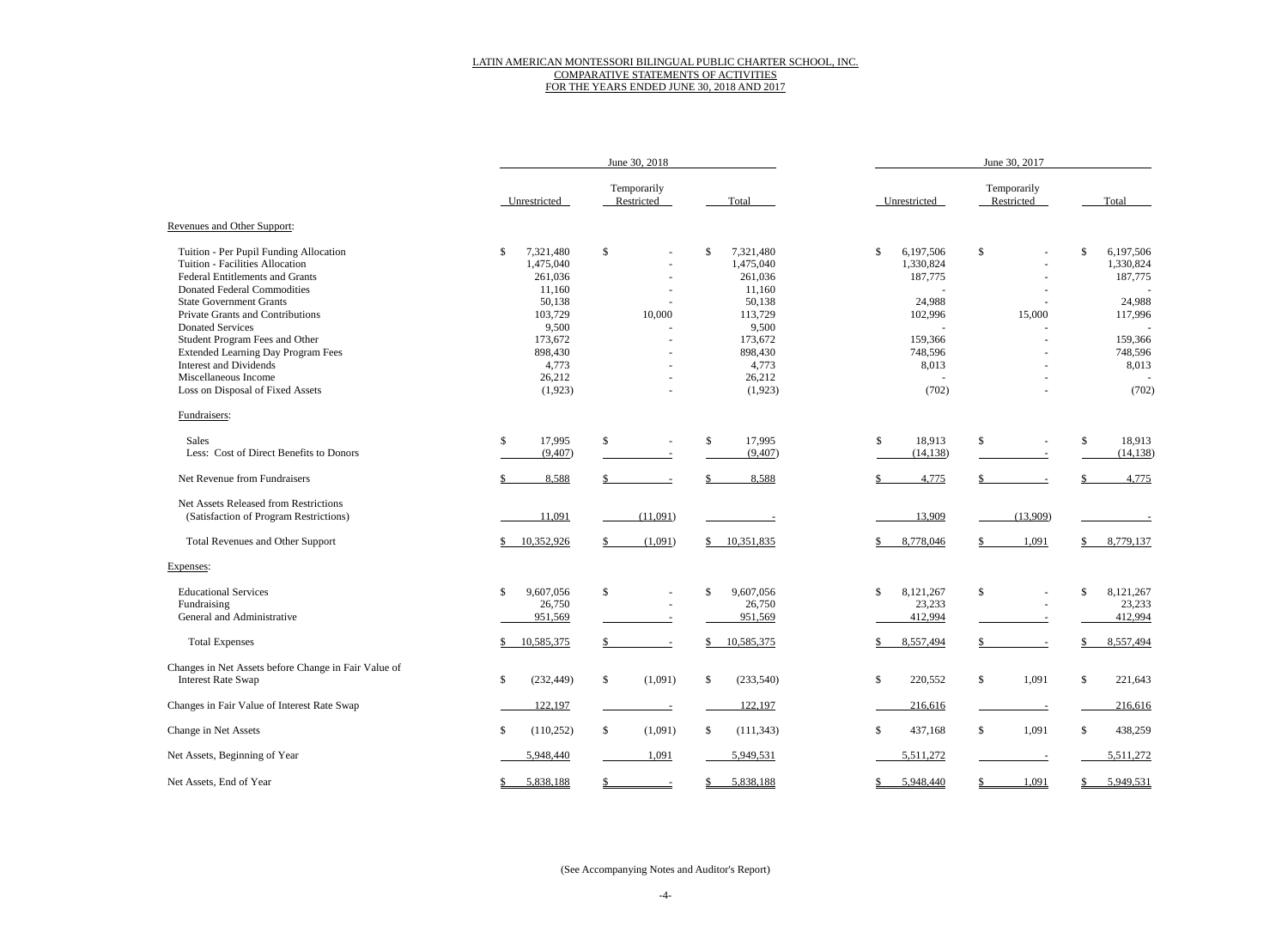## LATIN AMERICAN MONTESSORI BILINGUAL PUBLIC CHARTER SCHOOL, INC. COMPARATIVE STATEMENTS OF CASH FLOWS FOR THE YEARS ENDED JUNE 30, 2018 AND 2017

|                                                                    | June 30, 2018    | June 30, 2017            |
|--------------------------------------------------------------------|------------------|--------------------------|
| <b>Cash Flows from Operating Activities:</b>                       |                  |                          |
| Changes in Net Assets                                              | \$<br>(111, 343) | \$<br>438,259            |
| Adjustments to Reconcile Changes in Net Assets                     |                  |                          |
| to Net Cash Flows from Operating Activities:                       |                  |                          |
| Depreciation                                                       | 315,187          | 307,461                  |
| Debt Issuance Costs - Interest                                     | 14,775           | 14,775                   |
| Loss on Disposal of Fixed Assets                                   | 1,923            | 702                      |
| Unrealized Loss/(Gain) on Interest Rate Swap                       | (122, 197)       | (216,616)                |
| Accounts Receivable - (Increase)/Decrease                          | (26, 322)        | (39, 158)                |
| Grants Receivable - (Increase)/Decrease                            | 8,353            | 65,522                   |
| Promises Receivable - (Increase)/Decrease                          | 2,410            | (1,074)                  |
| Prepaid Expenses - (Increase)/Decrease                             | (12,051)         | 10,080                   |
| Deposits - (Increase)/Decrease                                     | (630, 166)       | 166                      |
| Interest Receivable - (Increase)/Decrease                          |                  | 933                      |
| Accounts Payable - Increase/(Decrease)                             | 28,701           | 129,961                  |
| Income Taxes Payable - Increase/(Decrease)                         | 437              |                          |
| Accrued Interest Payable - Increase/(Decrease)                     | (100)            | (95)                     |
| Accrued Salary and Vacation - Increase/(Decrease)                  | 174,609          | 99,078                   |
| Payroll Withholdings and Related Liabilities - Increase/(Decrease) | 39,005           | 19,159                   |
| Refundable Advances - Increase/(Decrease)                          | 133,968          | 21,838                   |
| Deferred Revenues - Increase/(Decrease)                            | (6,107)          | 23,447                   |
| Deferred Rent - Increase/(Decrease)                                | 140,433          |                          |
|                                                                    |                  |                          |
| Net Cash Flows from Operating Activities                           | (48, 485)<br>\$  | $\frac{1}{2}$<br>874,438 |
| Cash Flows from Investing Activities:                              |                  |                          |
| <b>Purchase of Fixed Assets</b>                                    | \$<br>(117,096)  | \$<br>(58,066)           |
| Purchase of Money Market - Restricted for Collateral               |                  | (203,000)                |
| Proceeds on Sale of Money Market - Restricted for Collateral       | 205,000          |                          |
| Purchase of Certificates of Deposit                                | (205,000)        | (204,000)                |
| Proceeds on Sale of Certificates of Deposit                        |                  | 407,000                  |
| Net Cash Flows from Investing Activities                           | (117,096)        | \$<br>(58,066)           |
| <b>Cash Flows from Financing Activities:</b>                       |                  |                          |
| Repayment on Notes                                                 | \$<br>(152, 220) | \$<br>(145, 440)         |
| Transfer to Cash Restricted for Long Term Purposes                 | (25,000)         |                          |
| Interest on Restricted Cash for Debt Service                       | (262)            | (1,994)                  |
|                                                                    |                  |                          |
| Net Cash Flows from Financing Activities                           | (177, 482)<br>\$ | \$<br>(147, 434)         |
| Net Increase/(Decrease) in Cash and Cash Equivalents               | \$<br>(343,063)  | \$<br>668,938            |
| Cash and Cash Equivalents at Beginning of Year                     | 3,869,954        | 3,201,016                |
| Cash and Cash Equivalents at End of Year                           | 3,526,891        | 3,869,954                |

Supplemental Disclosures:

a) No income taxes were paid during the years ended June 30, 2018 and 2017.

b) Interest in the amount of \$246,754 and \$253,140, respectively, was paid during the years ended June 30, 2018 and 2017.

Non-Cash Disclosures:

a) Cash has been restricted for long term purposes in the amount of \$25,000 for a CAM Reserve as more fully discussed in Note 3.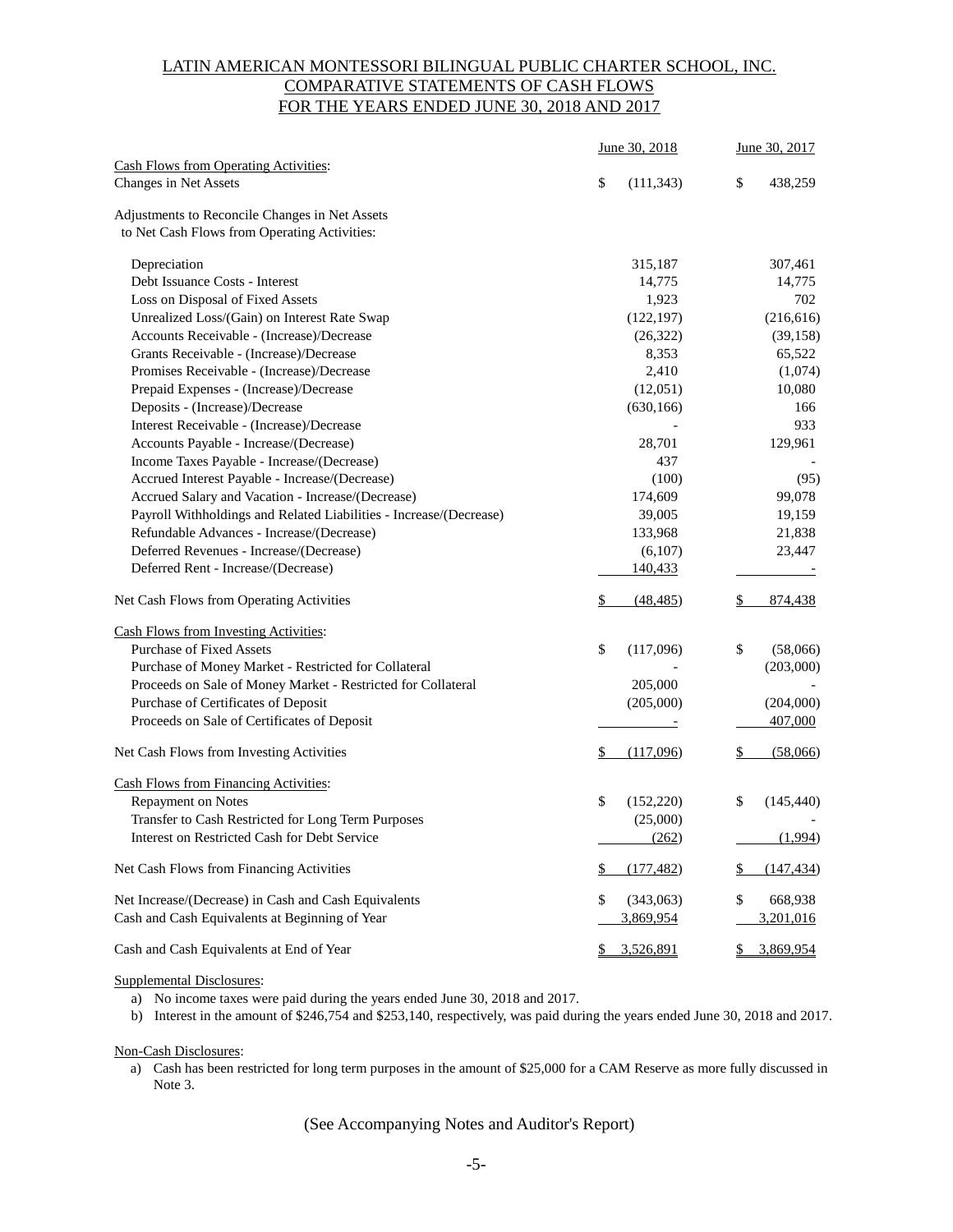The Latin American Montessori Bilingual Public Charter School, Inc. (LAMB or Charter School) is a District of Columbia Not-for-Profit Corporation incorporated in 2001 exclusively for educational purposes. LAMB's mission is to lay a foundation of knowledge, habits, attitudes, and skills, which are essential for a lifetime of creative thinking and learning. The overall goal is bi-literacy in English and Spanish. To achieve that, LAMB creates child-centered learning environments for pre-school through 5<sup>th</sup> grade children, utilizing hands-on Montessori materials which are developmentally appropriate, self-correcting, sequenced and flow from simple to complex in order for students to develop academically, socially and emotionally. LAMB's primary sources of support are local appropriations for Charter Schools from the District of Columbia Government.

#### 1. SUMMARY OF SIGNIFICANT ACCOUNTING POLICIES:

The significant accounting policies of the Charter School are summarized below:

(a) Basis of Accounting and Presentation:

The accompanying financial statements have been prepared on the accrual basis of accounting, which presents financial position, activities, functional expenses, and cash flows in accordance with accounting principles generally accepted in the United States of America.

(b) Revenue Recognition:

#### **Contributions**

The Charter School has adopted Financial Accounting Standards Board ASC No. 958-605-25, *Accounting for Contributions Received and Contributions Made.* As such, contributions are recognized as revenue when they are received or unconditionally pledged.

All contributions are available for unrestricted use unless specifically restricted by the donor. Contributions and promises to give with donor-imposed conditions are recognized as unrestricted support when the conditions on which they depend are substantially met. Contributions and promises to give with donor-imposed restrictions are reported as temporarily restricted support. Unconditional promises to give due in the next year are recorded at their net realizable value. An allowance for uncollectible contributions receivable is provided based upon management's judgement, including such factors as prior collection history and type of contribution.

The Charter School reports gifts of equipment as unrestricted support unless explicit donor stipulations specify how the donated assets must be used. The Charter School reports expirations of donor restrictions when the donated or acquired assets are placed in service.

#### **Federal and Charter School Funding**

The Charter School receives a student allocation from the District of Columbia as well as federal funding to cover the cost of academic expenses. The student allocation is on a per pupil basis and includes the academic year funding, special education funding, and a facilities allowance as well as funding for English as a second language. The Charter School recognized this funding in the year in which the school term is conducted. Funding received in advance of the school term is recorded as a refundable advance. Federal entitlements are recognized based on the allowable costs incurred.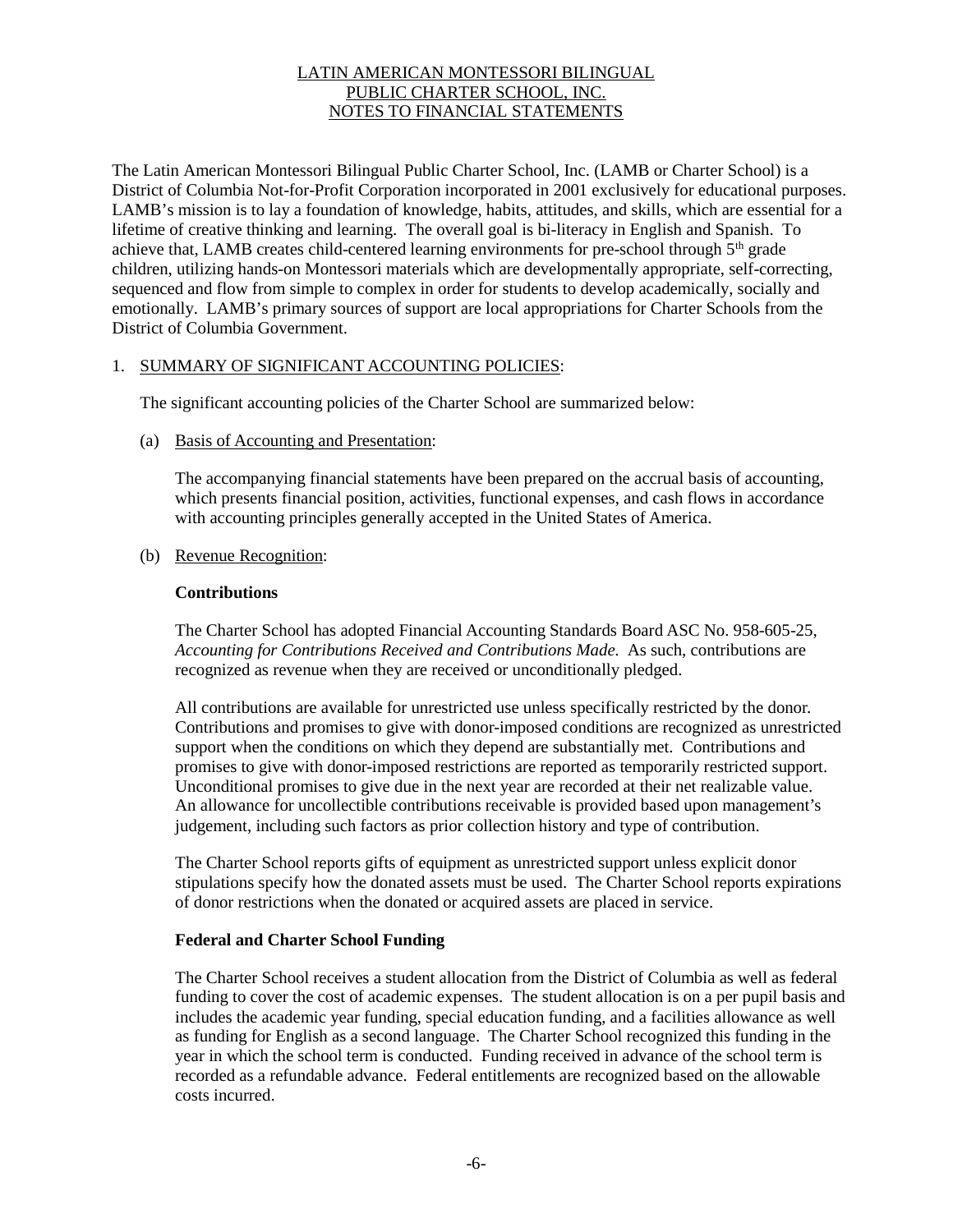#### 1. SUMMARY OF SIGNIFICANT ACCOUNTING POLICIES: (Continued)

#### (b) Revenue Recognition: (Continued)

#### **Extended Learning Day Program**

The Charter School offers fee-based extended day programming for students in grades preschool through  $5<sup>th</sup>$  grade. The hours of operation are structured to coincide with the typical workday of parents of the students. Both the before and after care programs offer food services. Tuition is collected based on a monthly fee. The amount of tuition ranges from full tuition to reduced tuition based on the National School Lunch Program guidelines.

#### (c) Corporate Taxes:

The Latin American Montessori Bilingual Public Charter School is exempt from federal income taxes (other than on unrelated business income) under the provisions of Section  $501(c)(3)$  of the Internal Revenue Code and similar state income tax laws. Exemption from District of Columbia income taxes was granted to the Charter School effective February 14, 2006. The Charter School has been classified as other than a private foundation under Section  $509(a)(1)$  of the Internal Revenue Code and accordingly contributions qualify as a charitable tax deduction by the contributor under Section 170(b)(i)(A)(ii). Under IRC Section 512(a)(7), certain transportation benefits are subject to unrelated business income tax. As of June 30, 2018, the Charter School recognized \$437 of income tax expense related to the filing of the 2017 990-T tax return.

The Charter School is also exempt from District of Columbia sales, real estate, and personal property taxes.

(d) Grants:

Grant revenues are received primarily from Federal agencies and the District of Columbia Government. These grants are subject to financial and compliance audits by the grantor agencies. Such audits could result in a request for reimbursement by the agency for expenditures disallowed under the terms and conditions of the appropriate grantor. No provision for possible adjustment has been made in the accompanying financial statements because, in the opinion of management, such adjustment, if any, would not have a material effect on the financial statements.

Cash receipts in excess of costs incurred for grants are reflected as refundable advances until they are expended for the purpose of the grant, at which time they are recognized as unrestricted support. Costs incurred in excess of cash received are reflected as grants receivable.

(e) Net Assets:

The Charter School has adopted Financial Accounting Standards Board ASC No. 958-205-05, *Financial Statements of Not-for-Profit Organizations*. Under FASB ASC No. 958-205-05, the Charter School is required to report information regarding its financial position and activities according to three classes of net assets.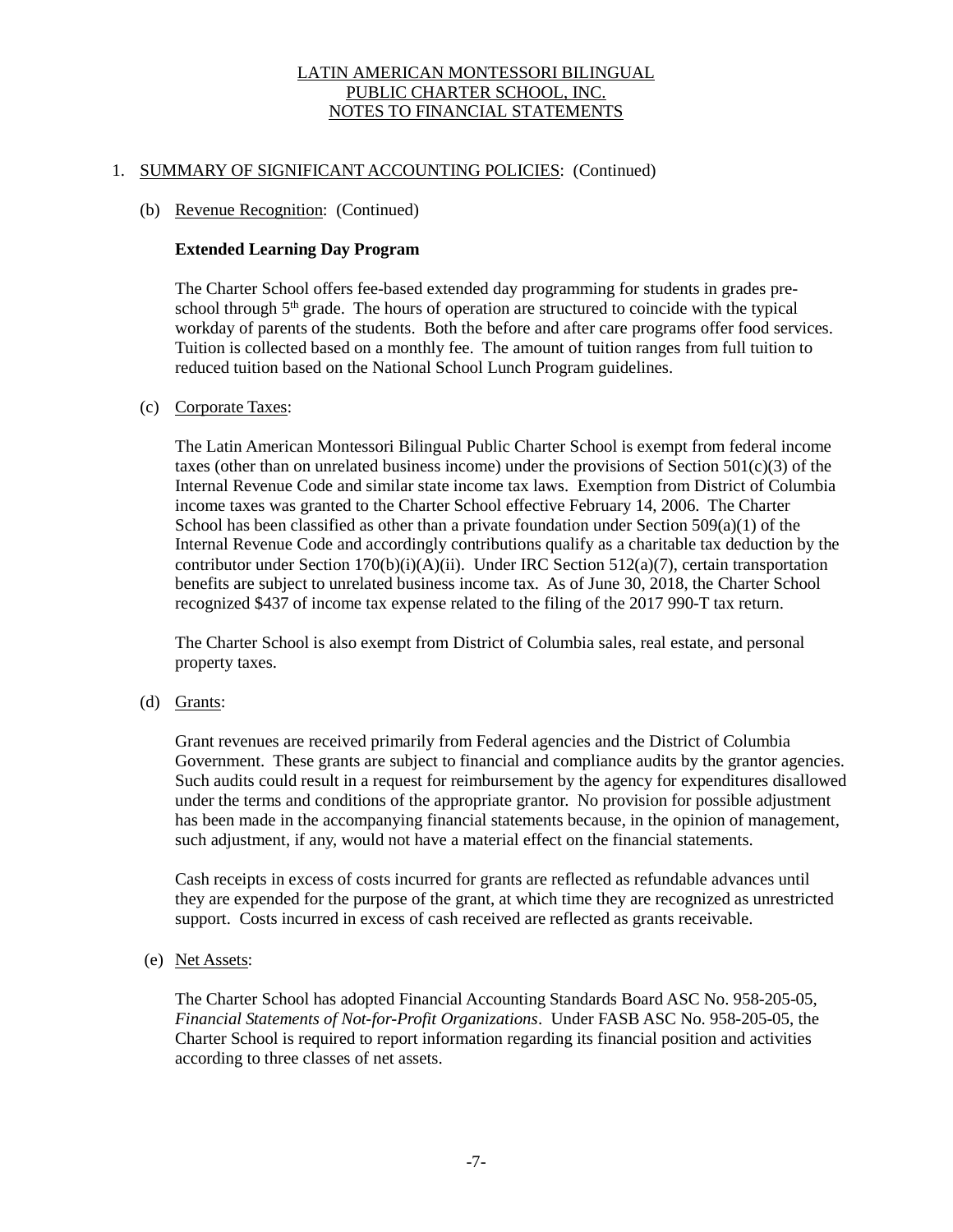#### 1. SUMMARY OF SIGNIFICANT ACCOUNTING POLICIES: (Continued)

#### (e) Net Assets: (Continued)

Net assets and revenues, expenses, gains, and losses are classified based on the existence or absence of donor-imposed restrictions. Accordingly, net assets of the Charter School and changes therein are classified and reported as follows:

#### **Unrestricted Net Assets**

Unrestricted net assets are defined as net assets that are not subject to donor-imposed restrictions and over which the Board of Directors has discretionary control. This classification includes net assets subject to donor-imposed conditions, which have been met in the current year and net assets subject to donor-imposed restrictions that have been released from restrictions.

#### **Temporarily Restricted Net Assets**

Temporarily restricted net assets are defined as net assets subject to donor-imposed restrictions that may or will be met, either by actions of the Charter School and/or the passage of time. When a restriction expires, temporarily restricted net assets are reclassified to unrestricted net assets and reported in the statement of activities as net assets released from restrictions.

Temporarily restricted net assets were available at year end for the following purpose:

|                       | June 30, 2018            | June 30, 2017 |  |  |
|-----------------------|--------------------------|---------------|--|--|
| <b>CHISPA Project</b> | $\overline{\phantom{0}}$ | 09            |  |  |
| Total                 | $\overline{\phantom{0}}$ | oo            |  |  |

Net assets were released from donor restrictions by incurring expenses satisfying the restricted purpose, the passage of time, or by the occurrence of events specified by donors for the following activities:

|                                        |   | June 30, 2018   | June 30, 2017 |                 |  |
|----------------------------------------|---|-----------------|---------------|-----------------|--|
| Art Education<br><b>CHISPA</b> Project | S | 10,000<br>1.091 |               | 10,000<br>3.909 |  |
| <b>Total Released</b>                  |   | -091            |               |                 |  |

#### **Permanently Restricted Net Assets**

Permanently restricted net assets are defined as net assets subject to donor-imposed stipulations that requires the net assets be maintained permanently by the Charter School. Generally, the donors of these assets permit the use of all or part of the income earned on any related investments for general or specific purposes. The Charter School did not have any permanently restricted net assets as of June 30, 2018 and 2017.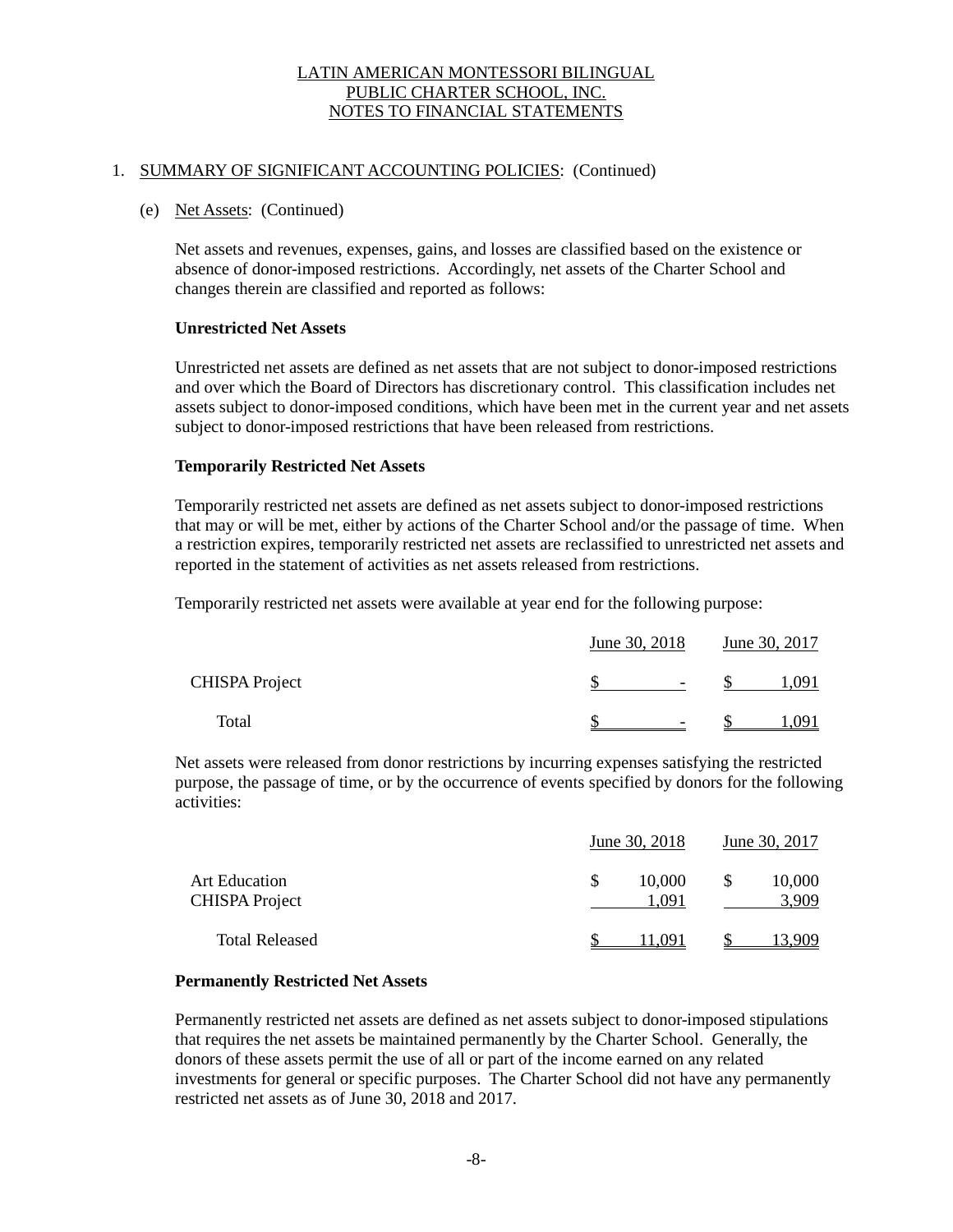#### 1. SUMMARY OF SIGNIFICANT ACCOUNTING POLICIES: (Continued)

#### (f) Donated Services and Materials:

Donated services and materials are recognized as contributions in accordance with FASB ASC 958, *Accounting for Contributions Received and Contributions Made*, if the services received create or enhance nonfinancial assets or require specialized skills, are provided by individuals possessing those skills, and would typically need to be purchased if not provided by donation.

Contributed services and promises to give services that do not meet the above criteria are not recognized. The time contributed by the Charter School's Board of Directors is uncompensated and is not reflected as donated services.

In-kind contributions are recorded in the statement of activities at estimated fair value and recognized as revenue and expense (or an asset) in the period they are received. The estimated value of donated services has been recorded in the financial statements as follows:

|                            | June 30, 2018 |       |  | June 30, 2017            |  |  |
|----------------------------|---------------|-------|--|--------------------------|--|--|
| <b>Accounting Services</b> |               | 9.500 |  | $\overline{\phantom{0}}$ |  |  |
| Total                      |               | 9.500 |  | $\overline{\phantom{0}}$ |  |  |

#### (g) Basic Programs:

LAMB's mission is to create a self-directed learning environment in which children build a foundation of knowledge essential for a lifetime of learning while developing bi-literacy in English and Spanish. In order to accomplish our mission, LAMB utilizes the Montessori philosophy and pedagogy to provide children with an environment of academic excellence that celebrates their cultures and languages and leaves no question about their value as a human being. LAMB's goal is that students will be bilingual and bi-literate, able to read and write on grade level in both English and Spanish by the end of  $5<sup>th</sup>$  grade.

There are other Montessori schools (chartered, traditional, private) in the District of Columbia, but LAMB is the only public, chartered, Montessori, bilingual, primary and elementary education school in the tri-state area and one of only a few nationally. LAMB is audited annually, has a valid Business License, and Certificate of Clean Hands. LAMB is accredited by Middle States of Colleges and Schools and recognized by the DC Public Charter School Board as a Tier 1 school for the fifth straight year.

LAMB serves children PK3 to  $5<sup>th</sup>$  grade. LAMB classes are organized into multi-age groupings: Primary (PK3 to Kindergarten), Lower Elementary (1<sup>st</sup> to 3<sup>rd</sup> grades) and Upper Elementary (4<sup>th</sup> to  $5<sup>th</sup>$  grades). Traditionally, students remain in the same classroom for three years and have the experience of being the youngest and the oldest within the group.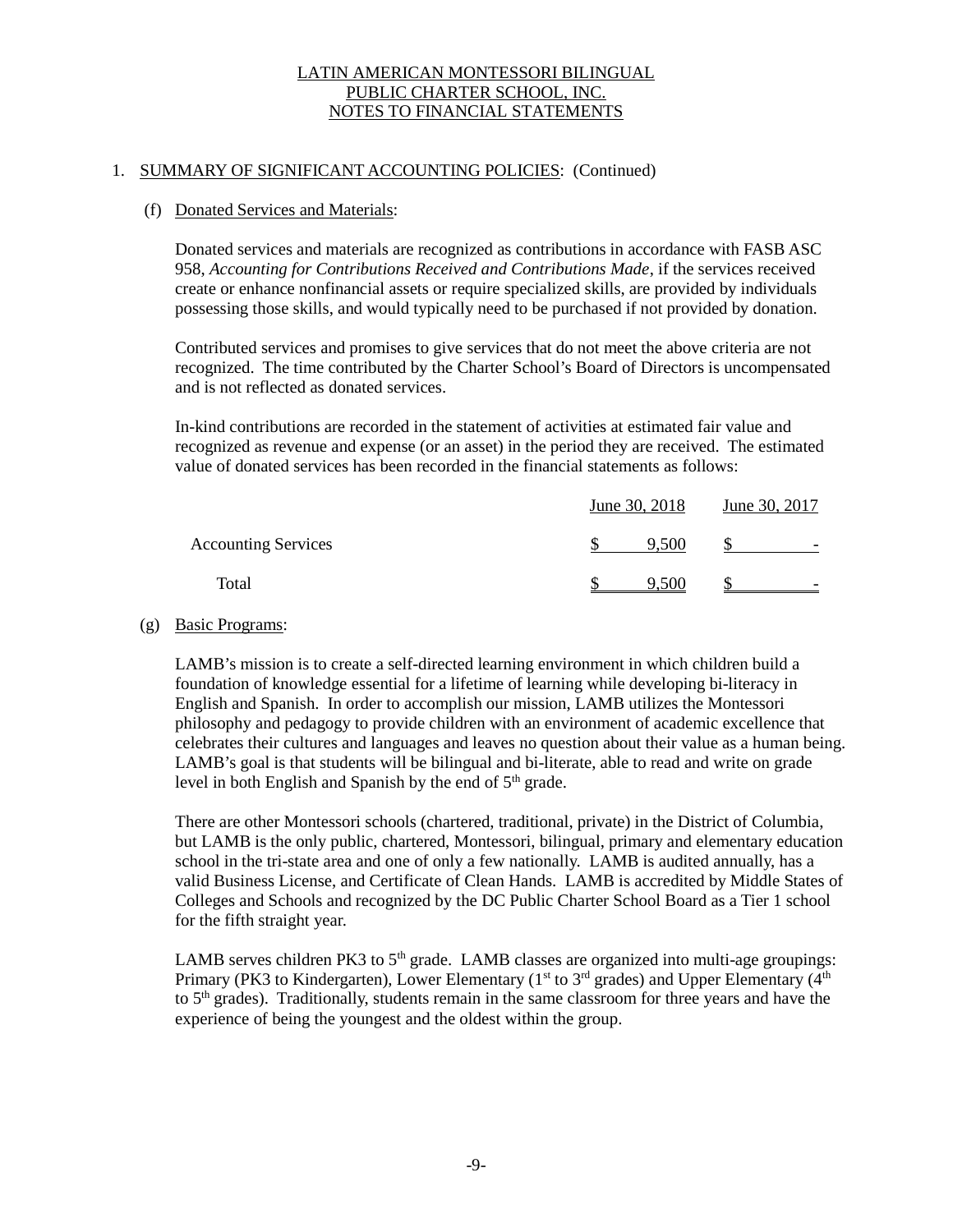#### 1. SUMMARY OF SIGNIFICANT ACCOUNTING POLICIES: (Continued)

#### (g) Basic Programs: (Continued)

LAMB utilizes a variety of assessments and evaluation tools including PARCC, DIBELS (English), IDEL (Spanish) and easyCBM (Math). LAMB tracks and reports student performance data to determine the degree to which it is meeting its academic and non-academic goals, and to provide increased instructional opportunities as needed.

In School Year 2017-2018, LAMB has 462 students (Latino 37%, Black 17%, White 34%, Multiracial 8%, Asian 2%). Twenty-four percent of LAMB students are eligible for free and reduced lunch, 29% are English language learners and 15% are students with special needs.

LAMB is one school that operates from three facilities: 1375 Missouri Avenue, NW, in Ward 4, 1800 Perry Street, NE, in Ward 5, and 1399 Aspen Street NW, in Ward 4. Over the next five years, LAMB will grow to serve 600 students. Each site serves approximately 180 to 220 students.

#### (h) Functional Expense Allocation Policies and Procedures:

Management has elected to prepare a schedule of functional expenses that is presented as supplemental information to the financial statements. The schedule of functional expenses presents an allocation of each expense category between program services, general and administrative, and fundraising activities. Program service costs pertain to educating students. General and administrative costs pertain to supporting activities. Fundraising costs relate to fundraising activities such as special events, fundraisers and the soliciting of contributions.

Management has established functional expense allocation policies and procedures based on a reasonable analysis of cost drivers and reasonable allocation estimates based on financial results and industry standards.

Direct costs, where identifiable, are allocated in whole to the appropriate functional category. Direct student expenses (textbooks, materials, instructional supplies, assessment material, contract educational services, and field trips) are allocated entirely to program services.

Personnel expenses for salaries are allocated based on the employee's function and management estimates of time spent on particular activities. Personnel expenses for salaries are divided into employee categories (executive, teachers, other educational staff, etc.) and then a percentage of time devoted to program services, general and administrative activities, and fundraising activities is applied. All other personnel expenses (employee benefits, payroll taxes, staff development) are allocated based on the weighted average allocation of the direct salaries.

For other expenses where it would not be appropriate to designate 100 percent as a program service cost, general and administrative cost, or fundraising cost, the allocation formula for personnel expenses is utilized for cost allocation purposes.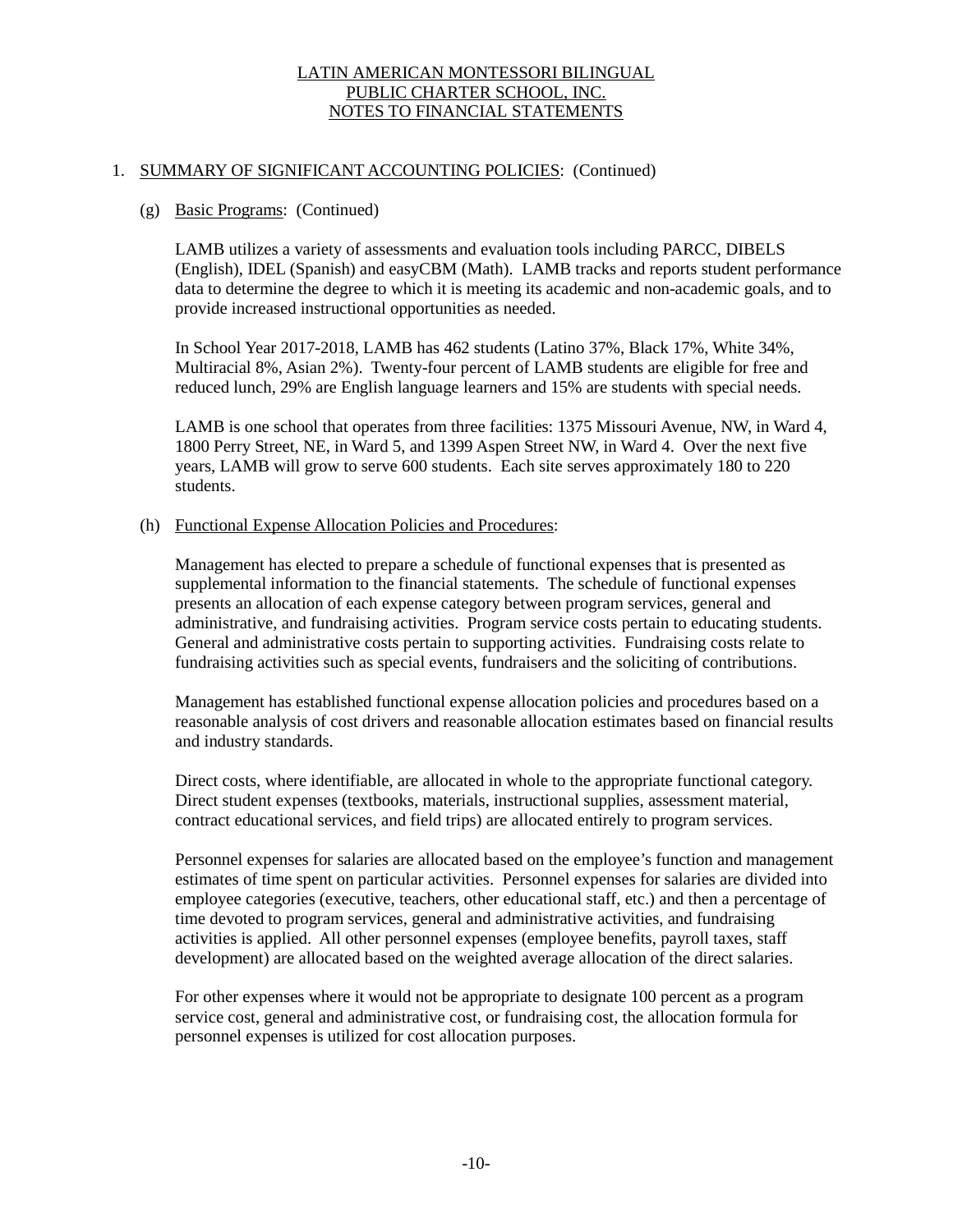#### 1. SUMMARY OF SIGNIFICANT ACCOUNTING POLICIES: (Continued)

#### (i) Use of Estimates:

The preparation of financial statements in conformity with accounting principles generally accepted in the United States of America requires management to make estimates and assumptions that affect the reported amounts of assets, liabilities, the disclosure of contingent assets and liabilities at the date of the financial statements, and the reported amounts of support and revenues and expenses during the reporting period. Actual results could differ from those estimates.

#### (j) Recognition of Salary Expense:

Salary expense is recognized in the year the service is rendered, which coincides with the academic year. Salaries unpaid at June 30 are recognized as expense and accrued salaries.

#### (k) Fair Value of Certain Financial Instruments:

Some of the Charter School's financial instruments are not measured at fair value on a recurring basis but nevertheless are recorded at amounts that approximate fair value due to their liquid or short-term nature. Such accounts include cash, accounts receivable, prepaid expenses, accounts payable, and accrued expenses.

#### (l) Certificates of Deposit:

Certificates of deposit are other investments with original maturities greater than three months and are carried at original cost plus reinvested interest. The certificates of deposit do not qualify as securities as defined in Financial Accounting Standard Board ("FASB") Accounting Standards Codification ("ASC") 320, *Investments - Debt and Equity Securities*, thus the fair value disclosures required by ASC 820, *Fair Value Measurements and Disclosures*, are not provided.

#### 2. ACCOUNTING FOR UNCERTAIN TAX POSITIONS:

Accounting principles generally accepted in the United States of America provide consistent guidance for the accounting for uncertainty in income taxes recognized in the Charter School's financial statements and prescribe a threshold of "more likely than not" for recognition of tax positions taken or expected to be taken in a tax return. The Latin American Montessori Bilingual Public Charter School performed an evaluation of uncertain tax positions for the year ended June 30, 2018, and determined that there were no matters that would require recognition in the financial statements or that may have any effect on its tax-exempt status. As of June 30, 2018, the statute of limitations for tax years 2014 through 2016 remains open with the U.S. federal jurisdiction or the various states and local jurisdictions in which the Charter School files tax returns. It is the Charter School's policy to recognize interest and/or penalties related to uncertain tax positions, if any, in income tax expense. As of June 30, 2018, the Charter School had no accruals for interest and/or penalties.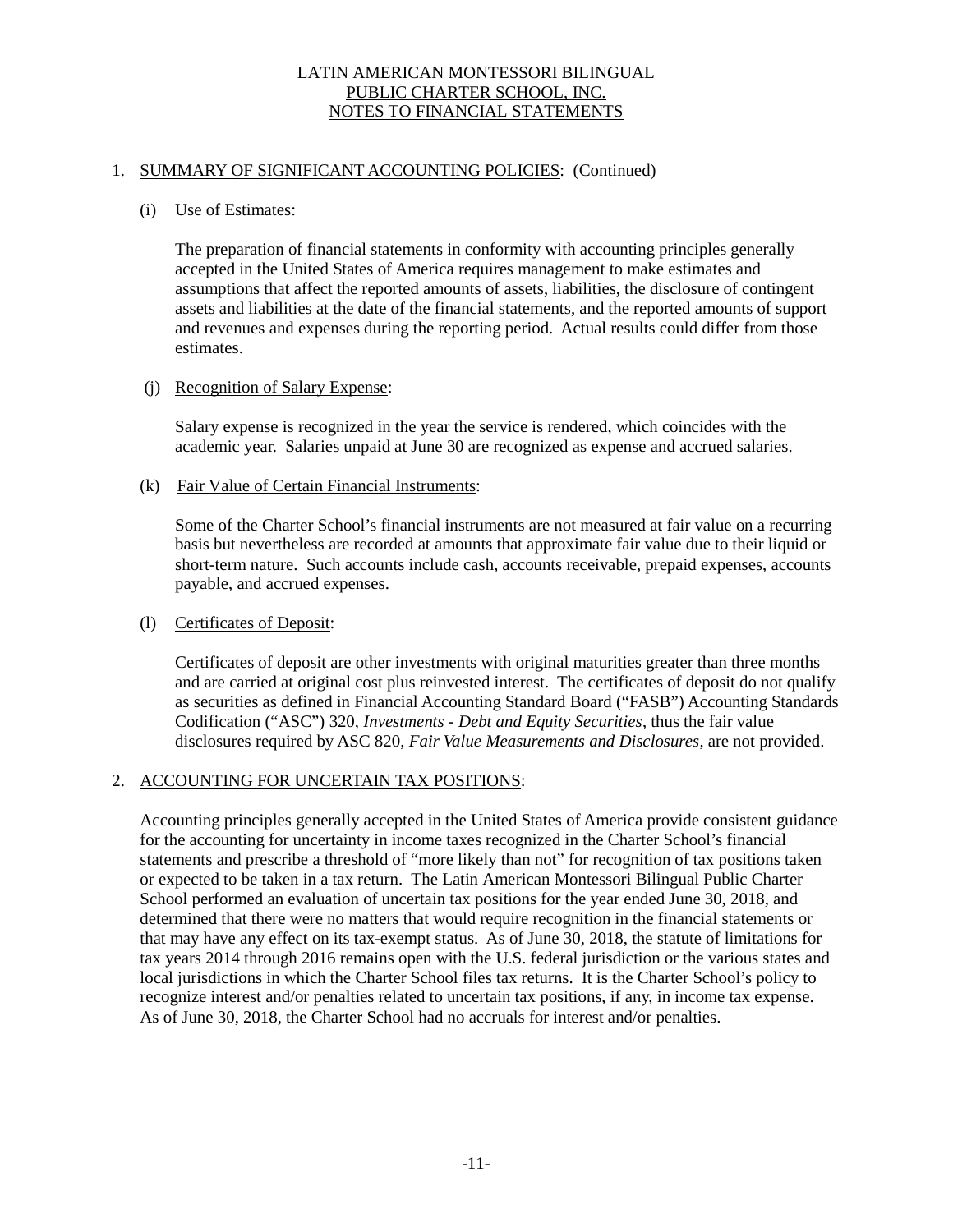## 3. CASH, CASH EQUIVALENTS AND CERTIFICATES OF DEPOSIT:

#### **Cash and Cash Equivalents**

The carrying amount of cash and cash equivalents at year end consisted of the following:

|                                                                  | June 30, 2018   | June 30, 2017   |
|------------------------------------------------------------------|-----------------|-----------------|
| <b>Interest Bearing Checking Accounts</b>                        | \$<br>1,697,794 | \$<br>1,378,781 |
| Savings Account - Interest Bearing                               | 1,013,892       | 1,011,190       |
| Money Market - Interest Bearing                                  | 252,032         | 456,620         |
| <b>Non-Interest Bearing Checking Accounts</b>                    | 267,721         | 202,180         |
| Repurchase - Sweep Checking Account                              |                 |                 |
| - Interest Bearing                                               | 318,713         | 1,024,182       |
| Repurchase - Sweep Checking Account                              |                 |                 |
| - Non-Interest Bearing                                           | 2,000           | 2,000           |
| Subtotal                                                         | \$<br>3,552,152 | 4,074,953<br>S  |
| Less: Restricted Cash included in Cash<br>and Cash Equivalents   | (25,261)        | (204,999)       |
| Cash and Cash Equivalents per Statement<br>of Financial Position | 3,526,891       | 3,869,954       |

#### **Certificates of Deposit**

Certificates of deposit are valued at original cost. Balances at year end consisted of the following:

|                         | June 30, 2018 | June 30, 2017            |
|-------------------------|---------------|--------------------------|
| Certificates of Deposit | 205,000       | $\overline{\phantom{0}}$ |

For purposes of the cash flow statement and financial statement presentation, cash and cash equivalents are short term, highly liquid investments with maturities of three months or less.

The Latin American Montessori Bilingual Public Charter School maintains its operating funds in six separate financial institutions. These accounts are covered under the Federal Deposit Insurance Corporation (FDIC) Program. Federal Deposit Insurance Corporation insurance coverage is \$250,000 per account category. Deposits held in non-interest-bearing transaction accounts are aggregated with any interest-bearing deposits and the combined total insured up to \$250,000.

As of June 30, 2018 and 2017, \$2,453,267 and \$2,644,003, respectively, of the bank balance was deposited in excess of Federal Deposit Insurance Corporation limits. Due to increased cash flows at certain times during the year, the amount of funds at risk may have been greater than at year end. The Charter School was at risk for the funds held in excess of the insured amounts. The Charter School has not experienced any losses related to these accounts and does not believe it is exposed to any significant credit risk on cash and cash equivalents.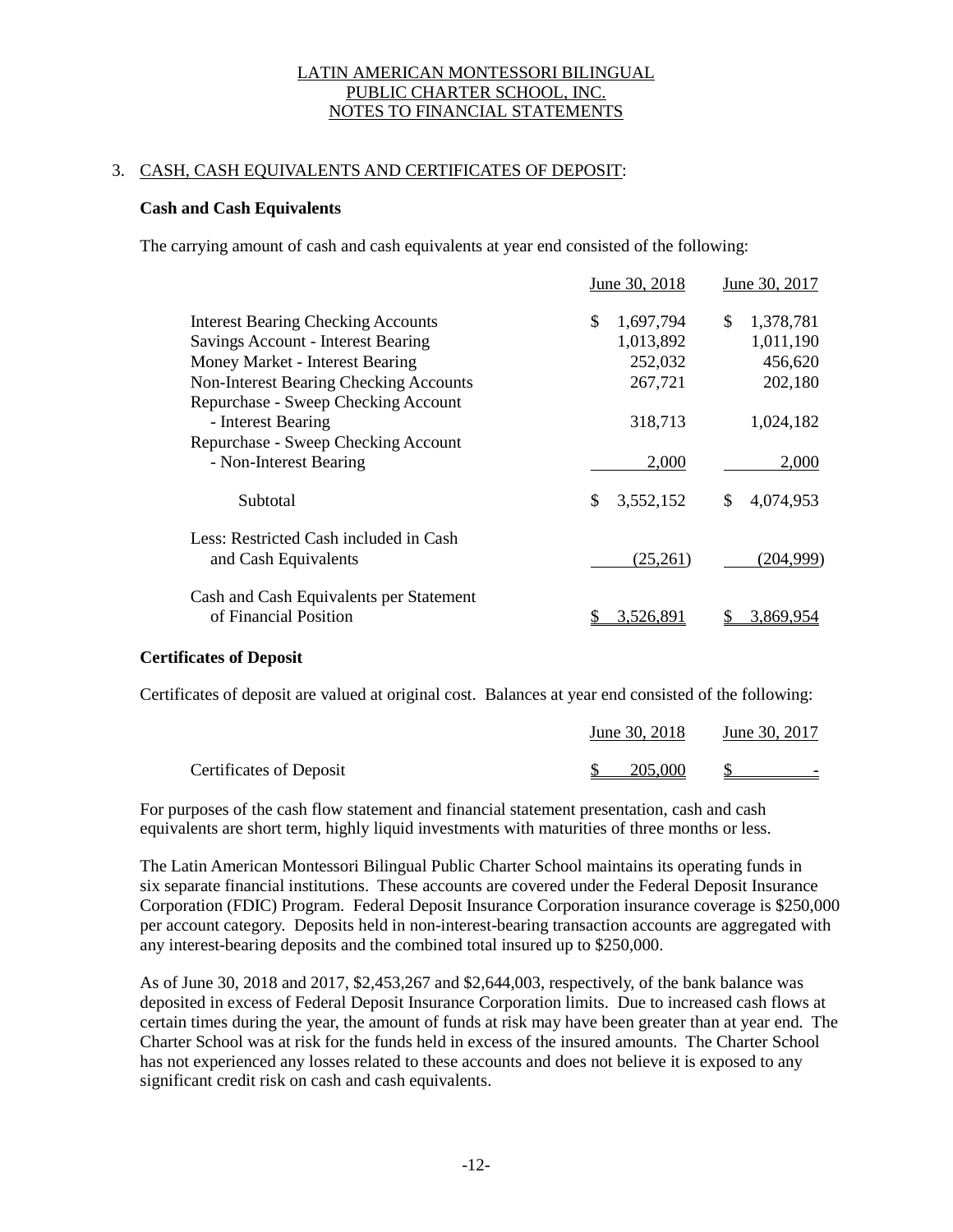## 3. CASH, CASH EQUIVALENTS AND CERTIFICATES OF DEPOSIT: (Continued)

#### **Sweep Account Agreement**

The Latin American Montessori Bilingual Public Charter School has entered into a sweep-account agreement with Industrial Bank whereby on a daily basis at the close of business available funds are automatically invested into an interest bearing checking account. The amount transferred at the close of business on June 30, 2018 and 2017, respectively, was \$294,746 and \$1,021,387.

## **Restricted Cash**

As a condition of the mortgage with M&T Bank, an amount of \$200,000 plus reinvested interest is required to be deposited into a reserve account for the purpose of debt service payments in the event the Latin American Montessori Bilingual Public Charter School lacks sufficient funds to make the required mortgage payments. As of June 30, 2018 and 2017, \$205,261 and \$204,999, respectively, was maintained in a debt service reserve account.

The Charter School entered into a second-tier lease agreement with the District of Columbia International School for the rental of a school facility located at the former Walter Reed Army Medical Center in Washington, DC. In accordance with the terms of this lease agreement, the Charter School is required to maintain a Common Area Maintenance (CAM) Reserve in the amount of \$25,000. The CAM Reserve can be utilized to pay for the Charter School's pro rate share of certain operating costs, utilities, insurance costs and real estate taxes. The reserve is required to be replenished to \$25,000 within thirty days after any draws from the reserve occur.

Total cash restricted of June 30, 2018 and 2017 was \$230,261 and \$204,999, respectively.

## 4. FAIR VALUE MEASUREMENTS:

Financial Accounting Standards Board ASC Topic No. 820-10, *Fair Value Measurements*, establishes a framework for measuring fair value. Fair value is defined as the price that would be received to sell an asset or paid to transfer a liability in an orderly transaction between market participants at the measurement date. That framework provides a fair value hierarchy that prioritizes the inputs to valuation techniques used to measure fair value. The hierarchy gives the highest priority to unadjusted quoted prices in active markets for identical assets or liabilities (level 1 measurements) and the lowest priority to unobservable inputs (level 3 measurements). The three levels of the fair value hierarchy under FASB ASC No. 820-10 are described as follows:

Level 1 - Valuation methodology are quoted prices (unadjusted) for identical assets or liabilities in active markets that the organization has the ability to access.

Level 2 - Valuation methodology include:

- Quoted prices for similar assets or liabilities in active markets;
- Quoted prices for identical or similar assets or liabilities in inactive markets;
- Inputs other than quoted prices that are observable for the asset or liability (such as interest note and yield curves);
- Inputs that are derived principally from or corroborated by observable market data by correlation or other means.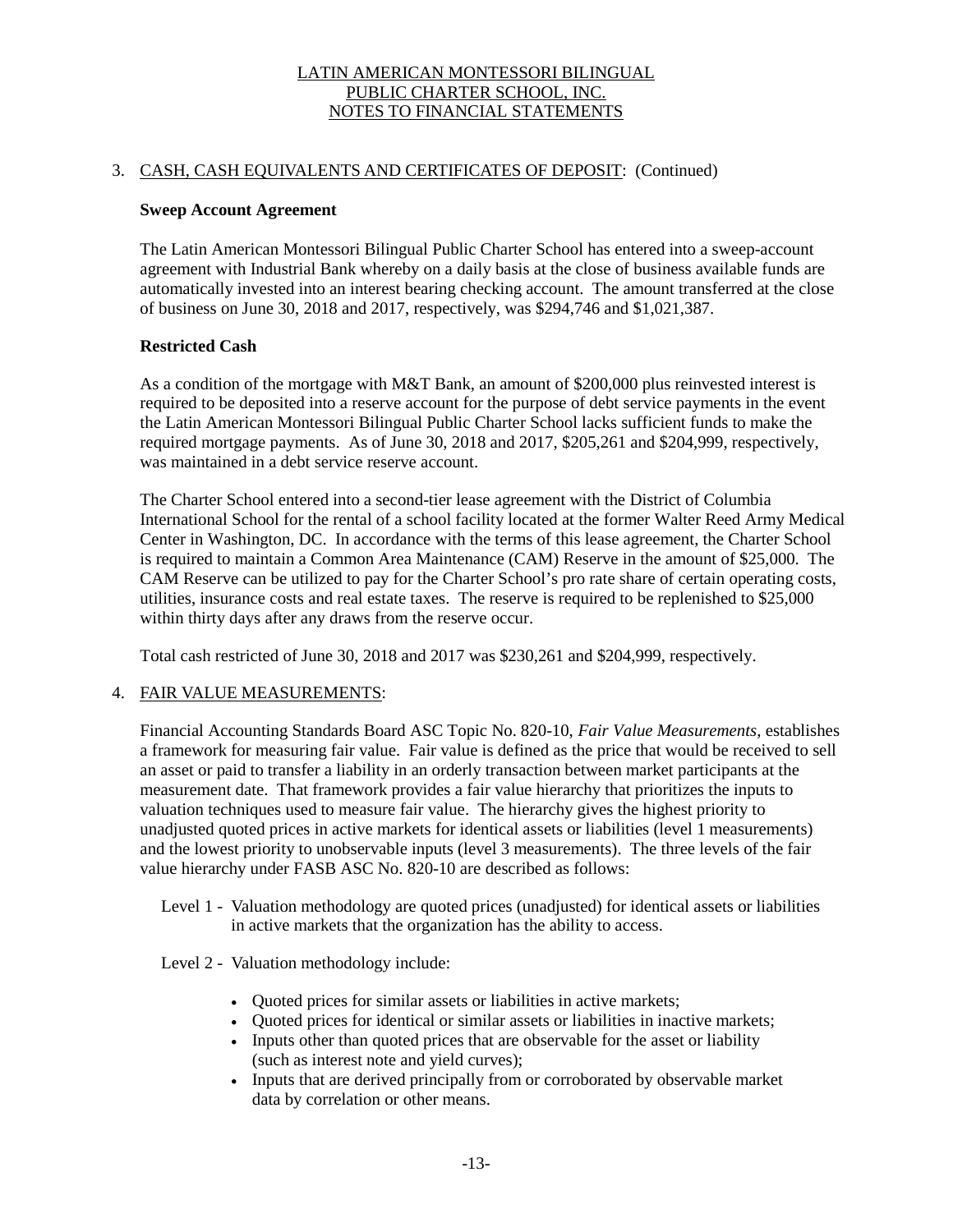## 4. FAIR VALUE MEASUREMENTS: (Continued)

Level 3 - Inputs to the valuation methodology are unobservable (Supported by little or no market activity) and not corroborated by market data. Unobservable inputs reflect the organization's estimate of what hypothetical market participants would use to determine a transaction price for the asset or liability at the reporting date.

The asset's or liability's fair value measurement level within the fair value hierarchy is based on the lowest level of any input that is significant to the fair value measurement. Valuation techniques used need to maximize the use of observable inputs and minimize the use of unobservable inputs.

Following is a description of the valuation methodologies used for assets and liabilities measured at fair value. There have been no changes in the methodologies used at June 30, 2018.

*Interest Rate Swaps:* Valued based on several market inputs such as interest rates, swap spreads and yield curves.

The methods described above may produce a fair value calculation that may not be indicative of net realizable value or reflective of future fair values. Furthermore, while the Charter School believes its valuation methods are appropriate and consistent with other market participants, the use of different methodologies or assumptions to determine the fair value of certain financial instruments could result in a different fair value measurement at the reporting date.

The following tables set forth by level, within the fair value hierarchy, the Charter School's assets and liabilities measured at fair value as of June 30, 2018 and 2017.

| June 30, 2018                             | Level 1 | Level 2      | Level 3 | Total         |
|-------------------------------------------|---------|--------------|---------|---------------|
| Assets:<br><b>Interest Rate Swap</b>      | \$      | 36,290       | \$      | 36,290        |
| Total                                     |         | 36,290       | \$      | 36,290        |
| June 30, 2017                             | Level 1 | Level 2      | Level 3 | Total         |
| Liabilities:<br><b>Interest Rate Swap</b> | \$      | \$<br>85,907 | \$      | 85,907<br>\$. |
| Total                                     |         | 85,907       |         | 85,907        |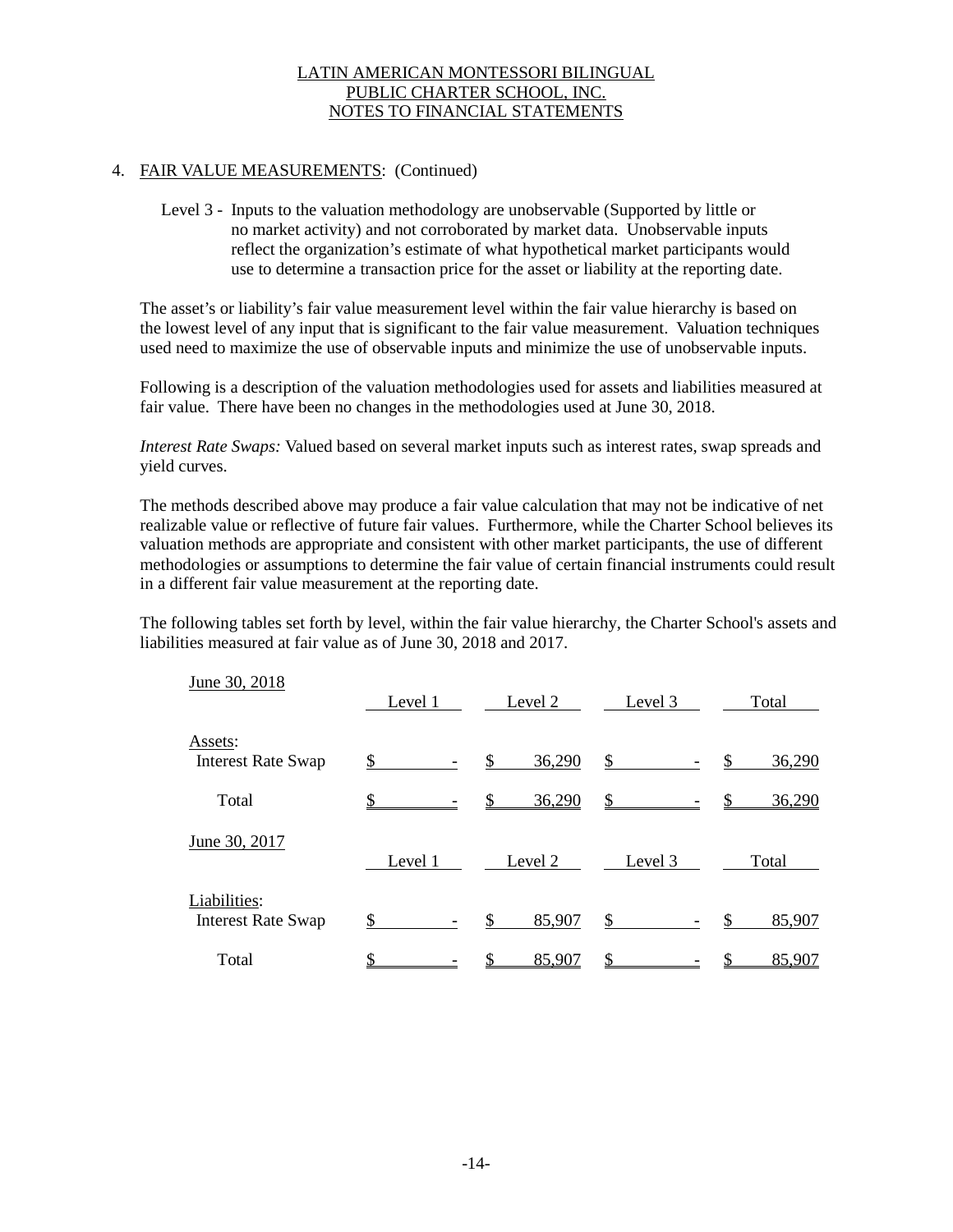## 5. ACCOUNTS, GRANTS AND PROMISES RECEIVABLE:

#### **Accounts and Grants Receivable**

Accounts and grants receivable are current and considered to be fully collectible by management. Balances as of June 30, 2018 and 2017 consisted of the following:

|                                                                                                                                                                                             | June 30, 2018                                       |     | June 30, 2017                       |
|---------------------------------------------------------------------------------------------------------------------------------------------------------------------------------------------|-----------------------------------------------------|-----|-------------------------------------|
| <b>Accounts Receivable</b>                                                                                                                                                                  |                                                     |     |                                     |
| Per Pupil Funding<br>Extended Learning Day and School Lunch Fees<br>Reimbursable Expenses<br>Employees<br>Other                                                                             | \$<br>29,774<br>4,125<br>48,230<br>2,180<br>61      | \$. | 55,484<br>823<br>587<br>180<br>974  |
| Total                                                                                                                                                                                       | 84,370                                              |     | 58,048                              |
| <b>Grants Receivable</b>                                                                                                                                                                    |                                                     |     |                                     |
| Individuals with Disabilities Education Act<br>No Child Left Behind - Entitlement<br>National School Lunch Program<br><b>State Healthy Schools Act</b><br>DC School Choice Incentive - SOAR | \$<br>47,538<br>10,565<br>18,569<br>1,951<br>25,480 | \$  | 53,728<br>38,897<br>18,458<br>1,373 |
| Total                                                                                                                                                                                       | 104.103                                             |     | <u>112,456</u>                      |

The Charter School's accounts and grants receivable consists of unsecured amounts due from funding sources whose ability to pay is subject to changes in general economic conditions. Because the Charter School does not require collateral, it is at credit risk for the amounts owed to it through the year and at year end.

Accounts and grants receivable are stated at the amount management expects to collect from outstanding balances. Management provides for probable uncollectable amounts through a provision for bad debt expense and an adjustment to a valuation allowance based on its assessment of the current status of individual accounts. Balances that are still outstanding after management has used reasonable collection efforts are written off through a charge to the valuation allowance and a credit to accounts or grants receivable. Management believes that an allowance was not required, based on its evaluation of collectability of receivables for the years ended June 30, 2018 and 2017.

Trade receivables related to program service fees are recognized as revenue on the accrual basis of accounting at the time the program activity has occurred. Credit is extended for a period of 60 days with no interest accrual at which time payment is considered delinquent. Trade receivables are written off as uncollectable once management determines that available collection efforts have been exhausted.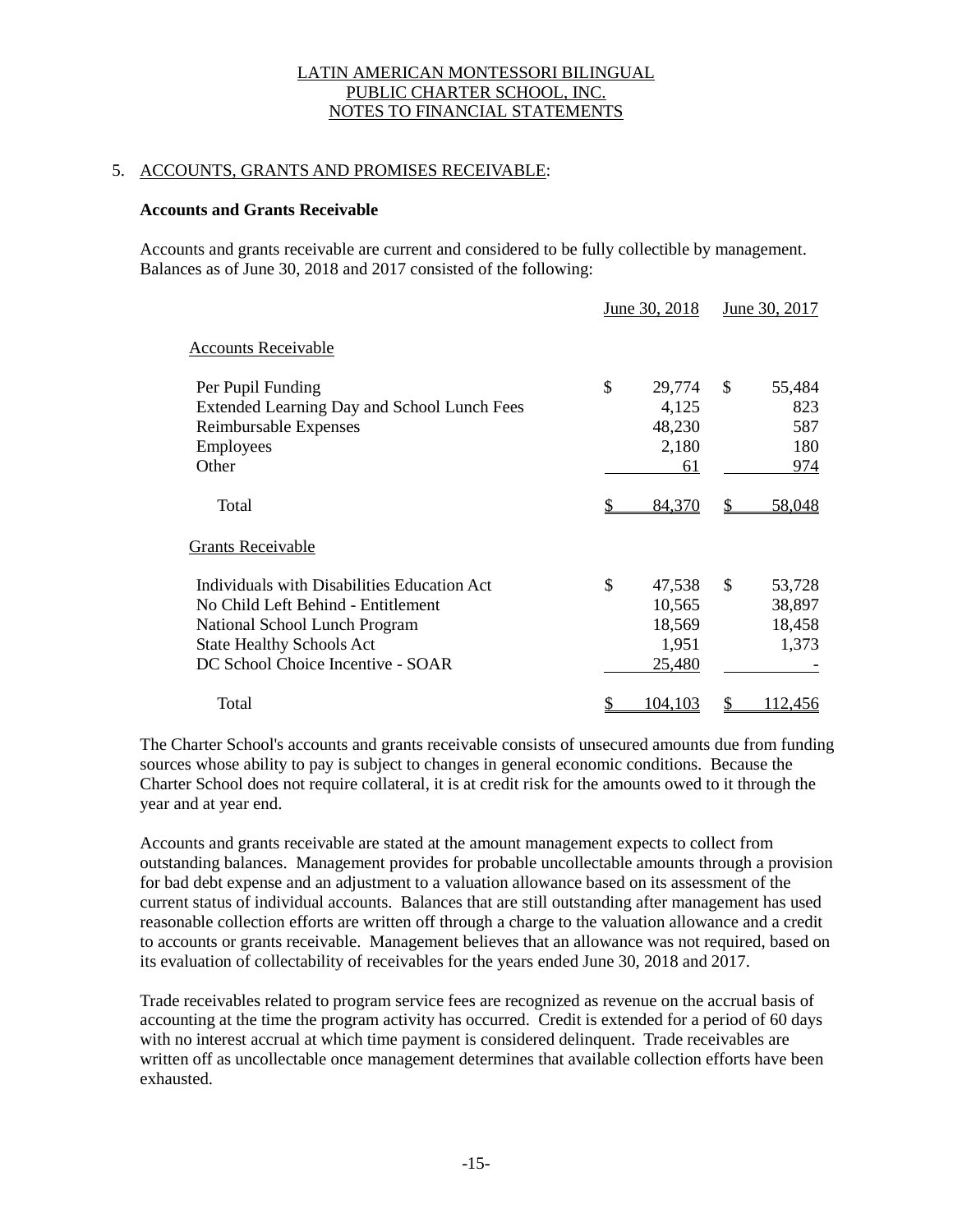#### 5. ACCOUNTS, GRANTS AND PROMISES RECEIVABLE: (Continued)

#### **Promises Receivable**

Contributions are recognized when the donor makes a promise to give that is, in substance, unconditional. Promises to give represent amounts committed by donors that have not been received by the Charter School. The Charter School uses the allowance method to determine uncollectible promises to give. Balances at year end consisted of the following:

|         | June 30, 2018 June 30, 2017 |       |      |
|---------|-----------------------------|-------|------|
| General |                             | 3.881 | 6.29 |
| Total   |                             |       |      |

The above unconditional promises are due to be received within the next year.

#### 6. FIXED ASSETS:

Furniture and equipment are recorded at cost, or in the case of contributed property at the fair market value at the date of contribution. If an expenditure in excess of \$500 results in an asset having an estimated useful life which extends substantially beyond the year of acquisition, the expenditure is capitalized at cost and depreciated over the estimated useful lives of the assets. When assets are retired, or otherwise disposed of, the cost and related accumulated depreciation is removed from the accounts and any resulting gain or loss is reflected in income for the period. Depreciation has been provided on the straight-line method over the estimated useful lives of the assets. Depreciation expense for the years ended June 30, 2018 and 2017 was \$315,187 and \$307,461, respectively. Capitalized interest has been recorded as an addition to buildings and improvements in the amount of \$97,927 during the year ended June 30, 2009. Maintenance and repairs are charged to expenses as incurred. Major classifications of fixed assets and their estimated useful lives are as summarized below:

| June 30, 2018:                |             |                  |                  |                 |
|-------------------------------|-------------|------------------|------------------|-----------------|
|                               | Depreciable |                  | Accumulated      | Net Book        |
|                               | Life        | Cost             | Depreciation     | Value           |
| Building and Improvements     | 10-39 Years | 9,398,518<br>\$. | 2,440,590<br>\$. | \$<br>6,957,928 |
| Land                          |             | 721,000          |                  | 721,000         |
| Computer and Office Equipment | 3-5 Years   | 567,506          | 397,544          | 169,962         |
| Total                         |             | 10,687,024<br>S. | 2,838,134<br>S.  | 7,848,890       |
| June 30, 2017:                |             |                  |                  |                 |
|                               | Depreciable |                  | Accumulated      | Net Book        |
|                               | Life        | Cost             | Depreciation     | Value           |
| Building and Improvements     | 10-39 Years | 9,398,518<br>\$. | 2,197,379<br>\$. | \$<br>7,201,139 |
| Land                          |             | 721,000          |                  | 721,000         |
| Computer and Office Equipment | 3-5 Years   | 475,001          | 348,236          | 126,765         |
| Total                         |             | 10,594,519       | 2,545,615<br>S   | 8,048,904       |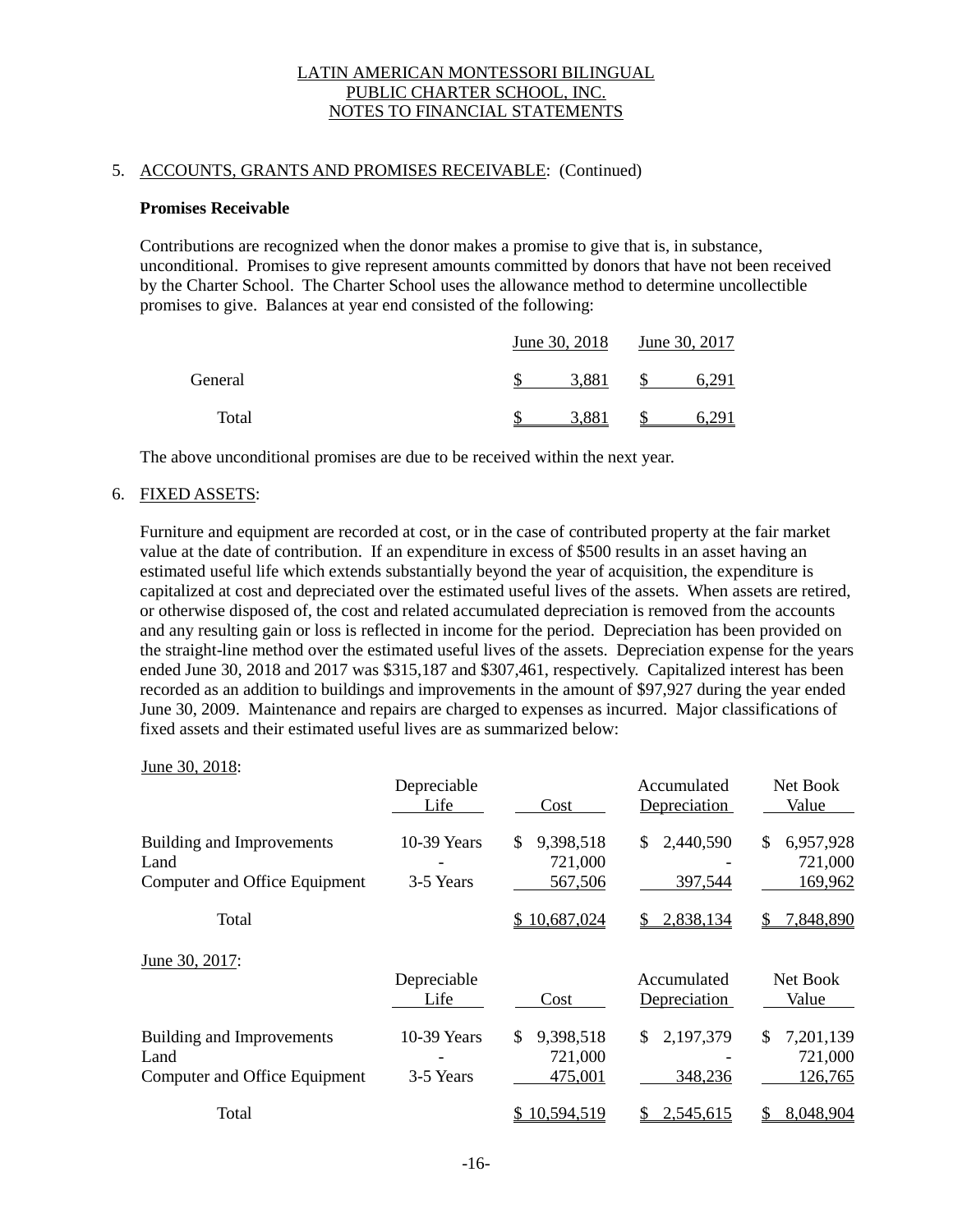## 7. INTEREST RATE SWAP:

On June 26, 2013, the Charter School entered into an interest rate swap agreement with the Manufacturers and Traders Bank ( $M \& T$  Bank) for a notional amount equal to the obligation under the loan payable whereby a portion of the floating rate was swapped into a fixed rate. Under the agreement, the Charter School pays the bank interest at a fixed rate of 4.71% on the principal loan balance through the termination date of the swap agreement, which is June 26, 2020.

The swap mechanism is intended to allow the Charter School to realize the potential benefit of a lower fixed rate by reducing the impact of market changes in the variable interest rate. Interest expense related to the interest rate swap for the years ended June 30, 2018 and 2017 was \$37,566 and \$81,112, respectively. At June 30, 2018 and 2017, the fair value of the interest rate swap was \$36,290 and \$(85,907), respectively and has been reflected as an asset and liability in the statements of financial position.

## 8. LOANS PAYABLE:

## **Manufacturers and Traders Bank**

On June 26, 2013, the Latin American Montessori Bilingual Public Charter School entered into a term loan with the Manufacturers and Traders Bank (M & T Bank) in the amount of \$5,780,000. This note was for the purpose of consolidating and refinancing all existing debt as it related to the purchase and renovation of the building and land located at 1375 Missouri Avenue, NW. The proceeds were utilized to extinguish debt with United Bank, Building Hope and the Reinvestment Fund in the total amount of \$5,761,692, as well as assist in the financing of a portion of the related loan acquisition and closing costs in the amount of \$18,308. This note calls for consecutive monthly installments of principal and interest each payable over a seven (7) year period based on a twenty-five (25) year amortization.

Maturity on this mortgage is scheduled for June 26, 2020, at which point there is a balloon payment of any remaining outstanding principal and unpaid interest currently scheduled to be in the amount of \$4,772,739. Principal payments are to be made on a monthly basis with yearly level installments adjusted annually on the anniversary date of the loan. The initial monthly principal installment was due on July 26, 2013, in the amount of \$10,575. This note bears interest on a variable basis at twoand-one-half percentage points (2.50%) above the one-month LIBOR rate.

The Charter School is subject to various financial covenants including a debt service ratio of at least 1.20 to 1.0. The debt service coverage ratio minimum was not met for the fiscal year ended June 30, 2018, however M & T Bank provided a waiver.

The Charter School entered into an interest rate swap agreement with M  $&$  T Bank to hedge floating rate exposure. The seven (7) year swap rate that was fixed at settlement was 2.21%. The effect of coupling the one-month LIBOR rate with a swap agreement is a fixed rate of 4.71%. This loan is secured by the property located at 1375 Missouri Avenue, NW, Washington, DC, together with a security interest in the organization's assets. M  $&$  T Bank's security interest was recorded as the first deed of trust. As a condition of this loan, the Charter School must maintain a debt service fund with M & T bank with a deposit in the amount of \$200,000 plus reinvested interest.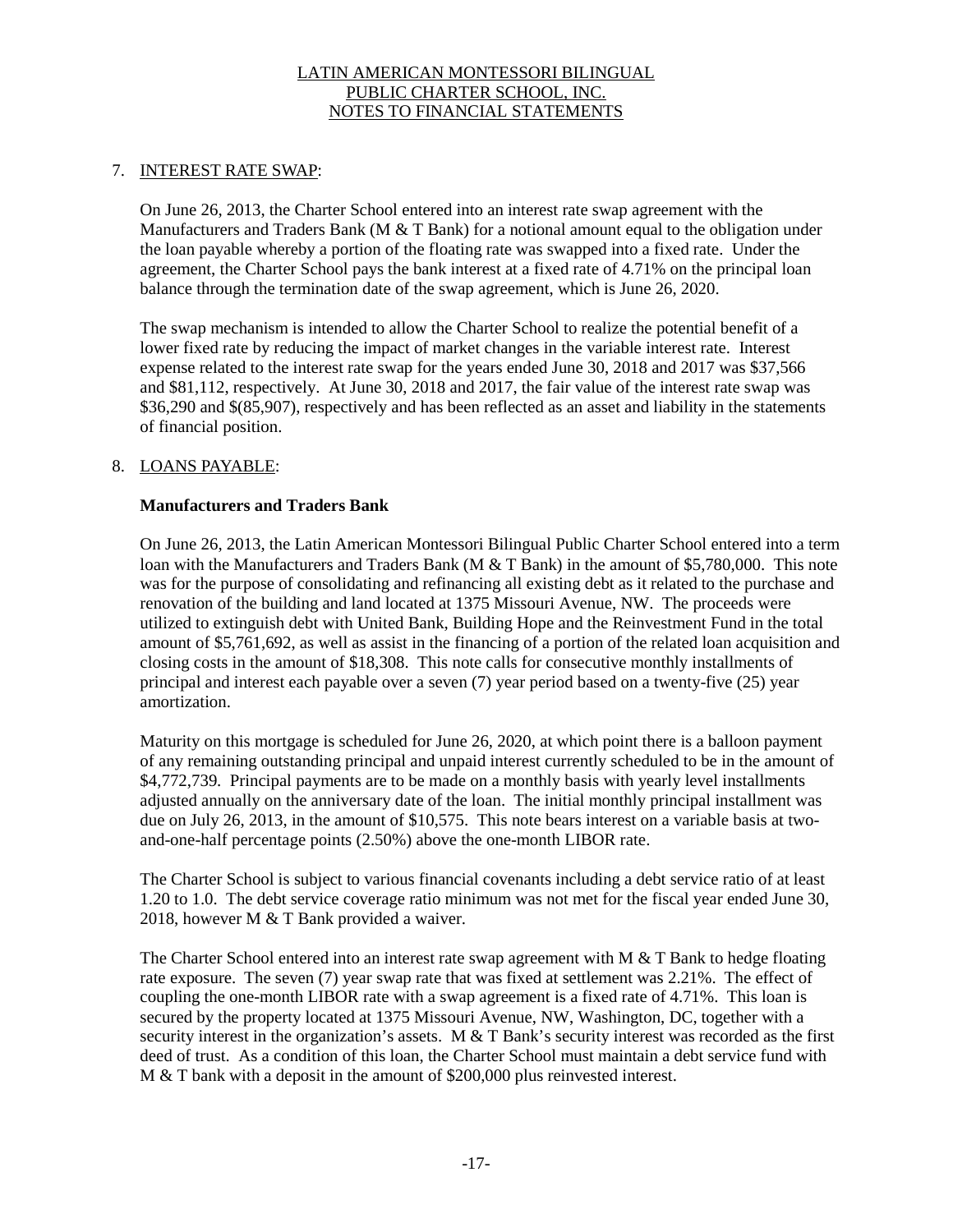## 8. LOANS PAYABLE: (Continued)

#### **Manufacturers and Traders Bank** (Continued)

As a provision of this loan, the Charter School is permitted to prepay any portion or the principal balance, however they may be subject to a "breakage fee." In the event the swap rate at the time of payoff is lower than the seven (7) year rate established on the day of closing (currently 2.21%), the Charter School would be required to pay an expense equal to the difference between 2.21% and the swap rate at the time of payoff for the number of years remaining in the agreement.

As required by this loan, the America's Charter School Finance Corporation, an affiliate of Building Hope, a Charter Schools Facility Fund, has provided a limited guarantee in the amount of \$340,000. The term of the guarantee is for a seven (7) year period or until the loan to value ratio reaches the standard 80% required by M & T Bank.

The balance of this loan at June 30, 2018 and 2017 was \$5,084,324 and \$5,236,544, respectively. Future minimum required payments of principal and interest on this loan for the next two years are as follows:

| Year Ending June 30, |  | Total                |  | Principal            | Interest |                   |  |
|----------------------|--|----------------------|--|----------------------|----------|-------------------|--|
| 2019<br>2020         |  | 398,638<br>4,948,581 |  | 159,312<br>4,925,012 | S        | 239,326<br>23,569 |  |
| Total                |  | 5.347.219            |  | 5.084.324            |          | 262.895           |  |

#### **Debt Issuance Costs**

The Charter School adopted the requirements of FASB ASC 835-30 to present debt issuance costs as a reduction of the carrying amount of the related debt. Amortization of the debt issuance costs is reported as interest expense in the schedules of functional expenses. Long term debt at June 30, 2018 and 2017 consisted of the following:

|                                                                                         |   | June 30, 2018          | June 30, 2017 |                        |  |
|-----------------------------------------------------------------------------------------|---|------------------------|---------------|------------------------|--|
| Notes Payable<br><b>Less: Unamortized Debt Issuance Costs</b>                           | S | 5,084,324<br>(29, 550) | \$            | 5,236,544<br>(44, 325) |  |
| Subtotal                                                                                | S | 5,054,774              | \$.           | 5,192,219              |  |
| Less: Current Portion - Principal<br>Less: Current Portion - Debt Issuance Amortization |   | (159,312)<br>14.775    |               | (152,220)<br>14,775    |  |
| Total Long-Term Debt, Less Current Portion                                              |   | 4.910.237              |               | 5.054.774              |  |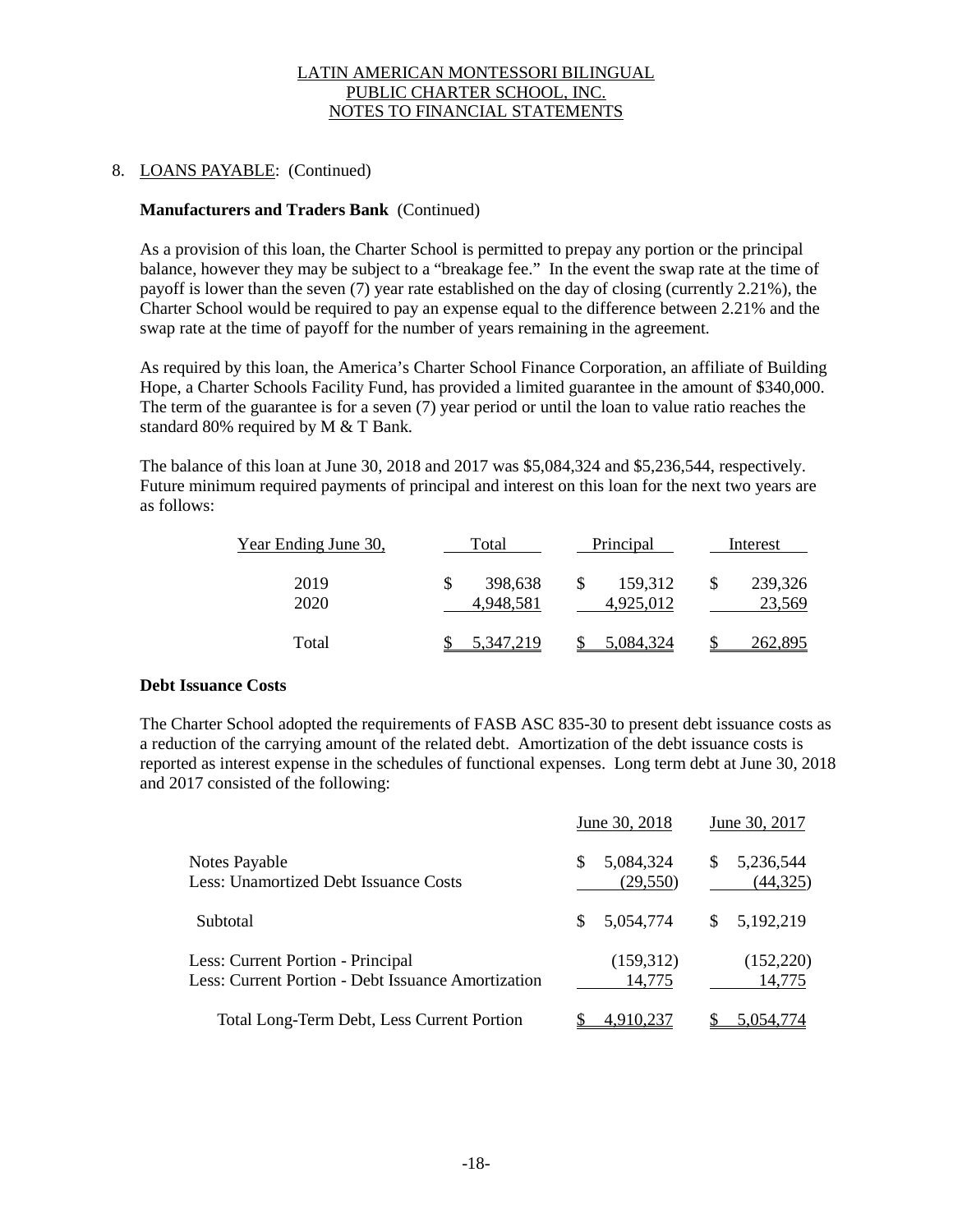#### 9. DEFERRED RENT:

Accounting principles generally accepted in the United States of America require that rent expense, pursuant to a non-cancelable lease that includes a rent abatement period and/or fixed scheduled rent increases, be recorded on a straight-line basis over the term of the lease. The difference between this expense and the required lease payments is reflected as deferred rent in the accompanying statements of financial position. As more fully discussed in Note 13, the Charter School entered into rental operating lease agreements with the District of Columbia International School, which require annual fixed escalations. Accordingly, future rent payments have been recorded as a liability to adjust the actual rent paid to conform to the straight-line basis. The balance of unamortized deferred rent at June 30, 2018, was \$140,433.

## 10. DISTRICT OF COLUMBIA PUBLIC CHARTER SCHOOL BOARD CONTRACT:

The Charter School was initially approved by the District of Columbia Board of Education and later reaffirmed by the District of Columbia Public Charter School Board, to operate a charter school in the District of Columbia. The District of Columbia Public Charter School Board (DCPCSB) is responsible for the ongoing oversight of the School's fiscal management and academic acceptability. The contract dated September 19, 2001, provides for a 15-year charter, unless sooner terminated in accordance with the contract. The charter contract may be renewed for successive 15-year periods if the DCPCSB deems that the Latin American Montessori Bilingual Public Charter School is in compliance with its charter contract and District statutory provisions. In addition, in accordance with the Charter School Act, the DCPCSB is required to review the charter every five years. In February 2018, the DCPCSB renewed the Charter School's charter for another 15-year period through June 30, 2033. The DCPCSB may revoke (or not renew) a charter school contract if a school violates applicable law, materially violates the charter contract or fails to meet the student academic achievement expectations set forth in the charter contract. Consequently, management does not anticipate non-renewal or revocation of its charter.

As part of the agreement with the DCPCSB, the Charter School may be charged a public charter school fee, which is not to exceed one percent (.09% for the 17/18 school year) of the total revenues (less philanthropic and investment revenues) within the annual budget to cover the costs of undertaking the ongoing administrative responsibilities of the Board. For the years ended June 30, 2018 and 2017, the Charter School incurred \$91,719 and \$86,491, respectively, in administrative fees.

The charter contract provides that the Latin American Montessori Bilingual Public Charter School may educate up to a predetermined number of students. However, this enrollment limit may be raised upon notification to and acceptance by the DCPCSB. The Charter School enrollment ceiling for the year ended June 30, 2018, was not permitted to be greater than 483 students. Audit enrollment for the 2017/2018 year averaged between 462 and 466 students and enrollment for the 2016/2017 year averaged between 423 and 426 students.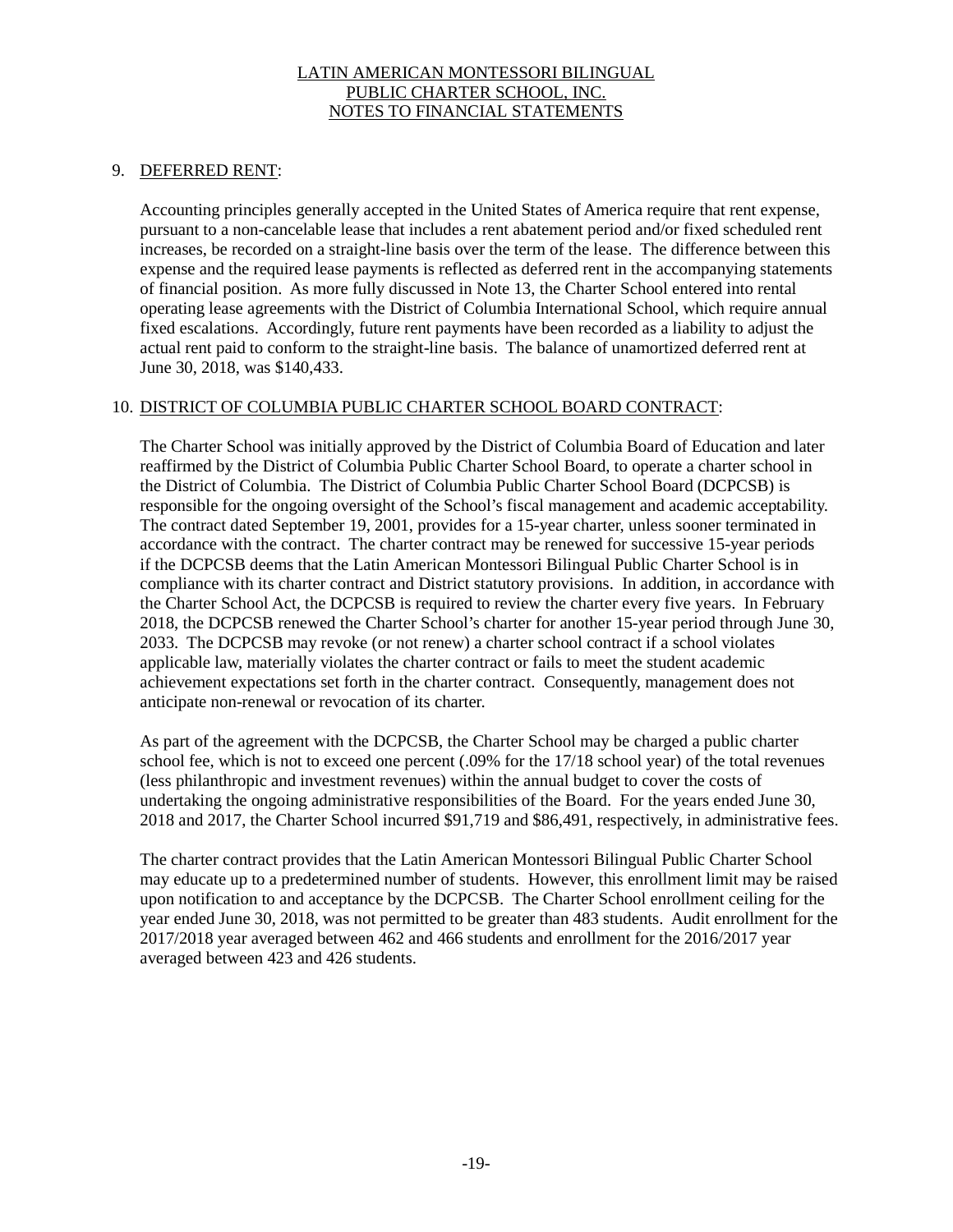## 11. PER-PUPIL FUNDING ALLOCATION:

The Charter School receives local funding from the District of Columbia in the form of per-pupil educational allotments and facility allotments. This funding is based on the equivalent number of full-time students and is determined annually. For the year ended June 30, 2018, the per-student rate ranged from \$10,257 to \$13,744 for the educational allotment and \$3,193 for the facility allotment. For the year ended June 30, 2017, the per-student rate ranged from \$9,682 to \$12,974 for the educational allotment and \$3,124 for the facility allotment. Additional allotments were made for Special Education Services and English as a Second Language. Per-pupil funding for the years ended June 30, 2018 and 2017 was as follows:

|                                                  | June 30, 2018  | June 30, 2017  |  |  |
|--------------------------------------------------|----------------|----------------|--|--|
| Grade Level - Pre-School - 5 <sup>th</sup> Grade | 5,505,137<br>S | 4,770,128<br>S |  |  |
| Special Education                                | 908,376        | 566,657        |  |  |
| English as a Second Language                     | 683,524        | 759,069        |  |  |
| <b>Facilities Allowance</b>                      | 1,475,040      | 1,330,824      |  |  |
| <b>At-Risk Students</b>                          | 101,082        | 101,652        |  |  |
| <b>Teachers Collective Bargaining</b>            | 123,361        |                |  |  |
| Total                                            | 8.796.520      | 7,528,330      |  |  |

#### 12. FEDERAL ENTITLEMENTS AND GRANTS:

During the years ended June 30, 2018 and 2017, the Charter School participated in the following federal award programs:

|                                                        | June 30, 2018 |         |   | June 30, 2017 |
|--------------------------------------------------------|---------------|---------|---|---------------|
| National School Lunch Program                          | \$            | 95.439  | S | 95,150        |
| DC School Choice Incentive - SOAR                      |               | 86,117  |   |               |
| Individuals with Disabilities Education Act (IDEA 611) |               | 46,534  |   | 52,480        |
| Elementary and Secondary Education Act (Title III)     |               | 19,108  |   | 21,635        |
| Elementary and Secondary Education Act (Title II)      |               | 12,834  |   | 17,263        |
| <b>Donated Commodities</b>                             |               | 11,160  |   |               |
| Individuals with Disabilities Education Act (IDEA 619) |               | 1,004   |   | 1,247         |
| Total                                                  |               | 272.196 |   |               |

Federal formula grants are allocations of money to states or their subdivisions in accordance with distribution formulas prescribed by law or administrative regulation, for activities of a continuing nature not confined to a specific project.

The Charter School receives federal formula grants under the provisions of the No Child Left Behind Act (NCLB) of 2001, P.L 107-110. NCLB funds are not intended to replace state or local educational funding. Rather, NCLB funds provide additional support to states, LEAs, and schools for specific purposes. Grants are provided by the U.S. Department of Education and passed through the District of Columbia Office of State Superintendent of Education.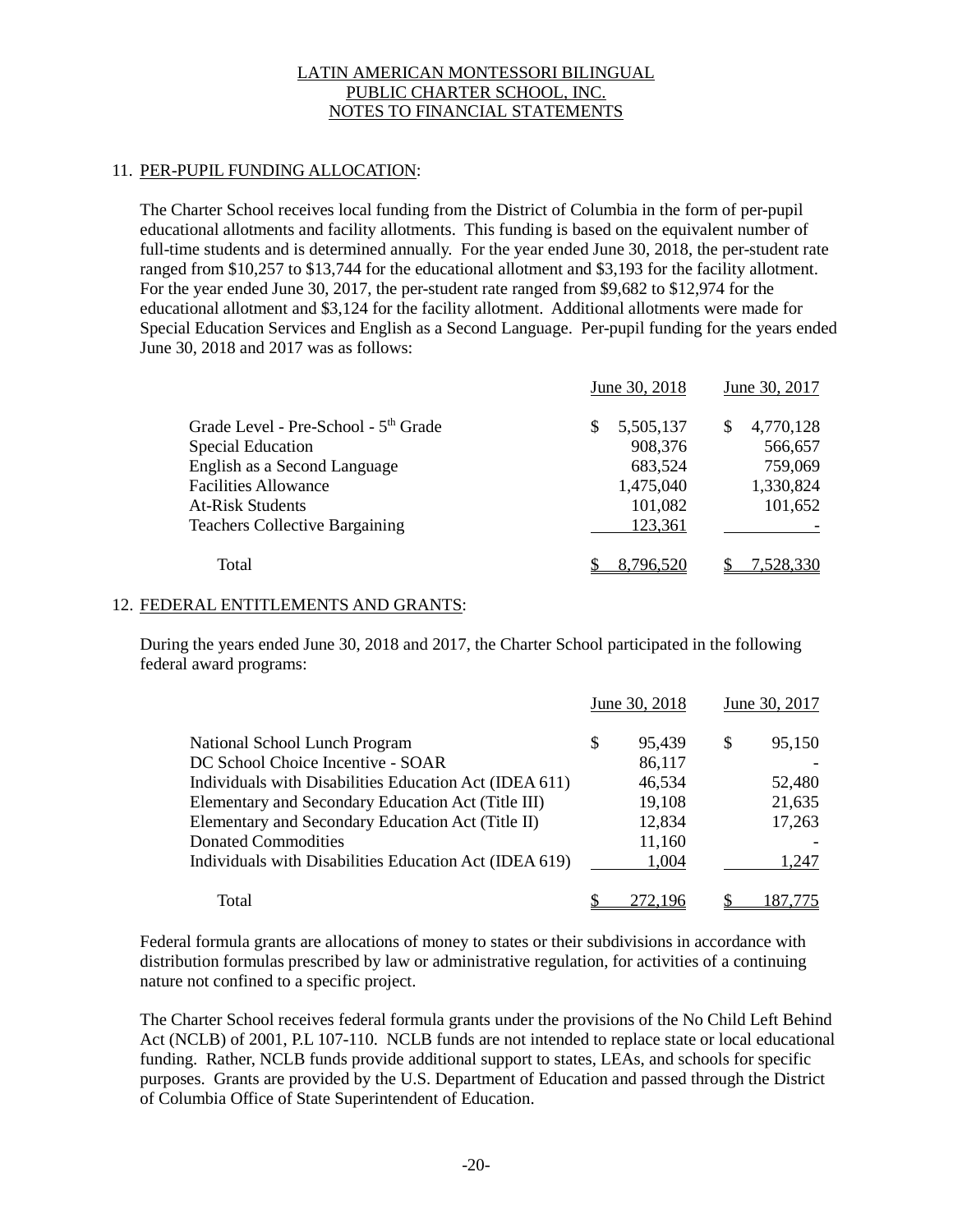## 12. FEDERAL ENTITLEMENTS AND GRANTS: (Continued)

The National School Lunch Program and School Breakfast Program are part of the child nutrition cluster of programs operated by the U.S. Department of Agriculture. The objectives of the child nutrition cluster programs are to: (1) assist states in administering food services that provide healthful, nutritious meals to eligible children in public and non-profit private schools, residential childcare institutions, and summer recreation programs; and (2) encourage the domestic consumption of nutritious agricultural commodities.

## 13. COMMITMENTS:

## **Building Lease - 3825 18th Street (Charter School Incubator Initiative)**

The Latin American Montessori Bilingual Public Charter School entered into a sub-sublease rental agreement on May 1, 2013, with the Charter School Incubator Initiative (the subleassee) for the rental of a school facility located at 3825 18<sup>th</sup> Street, NE, in Washington, DC. The rental lease is effective for a fifteen-year period commencing on July 1, 2013, and expiring on June 30, 2028. The Charter School has the right to cancel this agreement any time after June 30, 2018, provided that a one-year notification is given. As a requirement of this lease, a total rental security deposit of \$5,000 was to be made. This lease calls for quarterly lease payments of \$163,125 based on a total "Full Service Market Yearly Usage Fee" of \$652,500 for the entirety of the lease. This fee has been calculated using a full service market rate of \$29 per square foot. The annual usage fee is full service and includes all utilities (gas, water, electricity, and trash removal), building engineering, janitorial, maintenance and repairs, security monitoring and property management. As a provision of this lease, the Latin American Montessori Bilingual Public Charter School has provided the Charter School Incubator Initiative a first priority lien on, and security interest in any and all revenues, grants, awards and other payments, which fund in whole or in part, any of the operating costs of the subleased premises.

In addition to the sublease agreement, the Charter School Incubator Initiative (grantor) has provided a grant to the Latin American Montessori Bilingual Public Charter School to supplement the annual required usage fee. The grantor offers "Full Service Below Market Usage Fees" calculated as the number of students enrolled on each census date (October) multiplied by the per pupil facilities allowance provided by the District of Columbia Government (currently \$3,193 per student). The Charter School Incubator Initiative will provide a grant for the term of the sub-sublease (15 years) on an annual basis as the difference between the Full Service Market Usage Fee and the Full Service Below Market Usage Fee. Rent expense on this lease for the year ended June 30, 2018, was \$462,946, which consisted of required lease payments of \$652,500 and a rent subsidy of \$189,554. Rent expense on this lease for the year ended June 30, 2017, was \$524,832, which consisted of required lease payments of \$652,500 and a rent subsidy of \$127,668.

## **Building Lease - 3825 18th Street (Perry Street Prep)**

The Latin American Montessori Bilingual Public Charter School entered into a sub-sublease rental agreement on June 23, 2016, with the Perry Street Prep Public Charter School (the subleassee) for the rental of a school facility located at 3825 18<sup>th</sup> Street, NE, in Washington, DC. The rental lease is effective for a twelve-year period commencing on July 1, 2016, and expiring on June 30, 2028. As a requirement of this lease, a total rental security deposit of \$48,140 was to be made.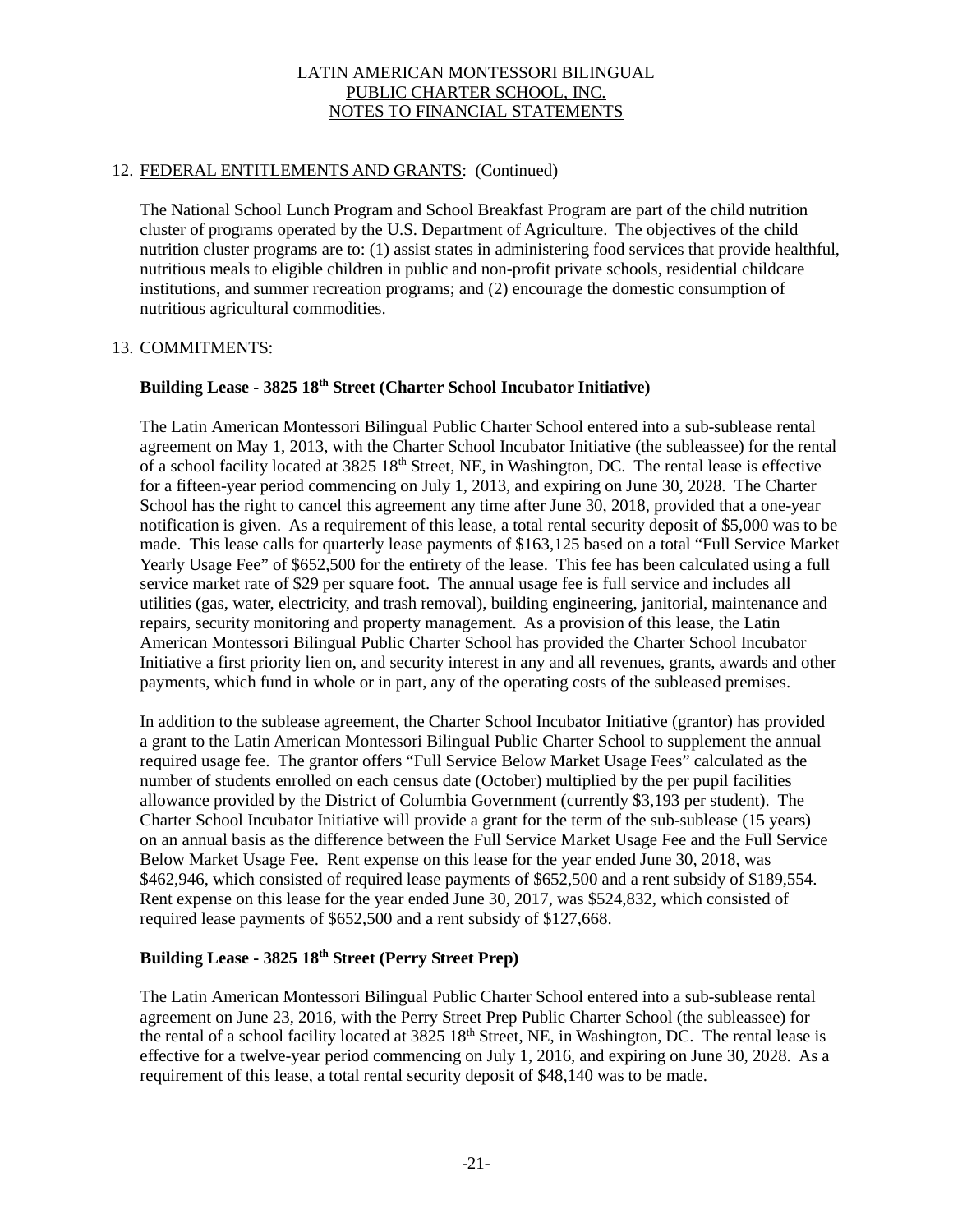## 13. COMMITMENTS: (Continued)

## **Building Lease - 3825 18th Street (Perry Street Prep)** (Continued)

This lease called for quarterly lease payments of \$72,210 based on a total "Full Service Market Yearly Usage Fee" of \$288,840 for the entirety of the lease. This fee has been calculated using a full service market rate of \$29 per square foot. The annual usage fee is full service and includes all utilities (gas, water, electricity, and trash removal), building engineering, janitorial, maintenance and repairs, security monitoring and property management. As a provision of this lease, the Charter School provided the Perry Street Prep Public Charter School a first priority lien on, and security interest in any and all revenues, grants, awards and other payments, which fund in whole or in part, any of the operating costs of the subleased premises. The Charter School exercised a provision within the lease agreement permitting an early termination of this lease agreement effective June 30, 2018. Rent expense related to this lease for the years ended June 30, 2018 and 2017 was \$280,840.

#### **Building Lease - 1399 Aspen St, NW (District of Columbia International School)**

The Latin American Montessori Bilingual Public Charter School entered into a sublease rental agreement in November 2016 with the District of Columbia International School for the rental of a school facility located at the former Walter Reed Army Medical Center in Washington, DC. The rental lease is effective for a twenty-nine-year and eleven-month period after the commencement date. The Charter School is anticipating to exit this lease agreement June 30, 2022. As a requirement of this lease, a total rental security deposit of \$130,166 is to be made. A reserve in the amount of \$25,000 is also required. This lease calls for quarterly lease payments. Annual base rent for year one is \$468,600, which is from the Substantial Completion date to June 30, 2018. Year two annual rent is \$624,800 and year three annual base rent is \$781,000. Each year thereafter, the base rent will increase by the lesser of (a) the percentage increase in the per pupil facilities allowance from the prior year or (b) three percent (3%). The Charter School is also responsible for its pro rate share of certain operating costs, utilities, insurance costs and real estate taxes. Rent expense related to this lease for the year ended June 30, 2018, was \$782,066, which included operating costs of \$173,033. Future minimum rental lease payments due under this lease, net of the change in deferred rent is as follows:

| Year Ending June 30, | Rent<br>Obligation |    | Rent<br>Abatement | <b>Net</b><br>Obligation |           |  |
|----------------------|--------------------|----|-------------------|--------------------------|-----------|--|
| 2019                 | \$<br>724,094      | \$ | (99, 294)         | \$                       | 624,800   |  |
| 2020                 | 726,078            |    | 54,922            |                          | 781,000   |  |
| 2021                 | 724,094            |    | 80,336            |                          | 804,430   |  |
| 2022                 | 724,094            |    | 104,469           |                          | 828,563   |  |
| Total                | 2,898,360          |    | 140.433           |                          | 3,038,793 |  |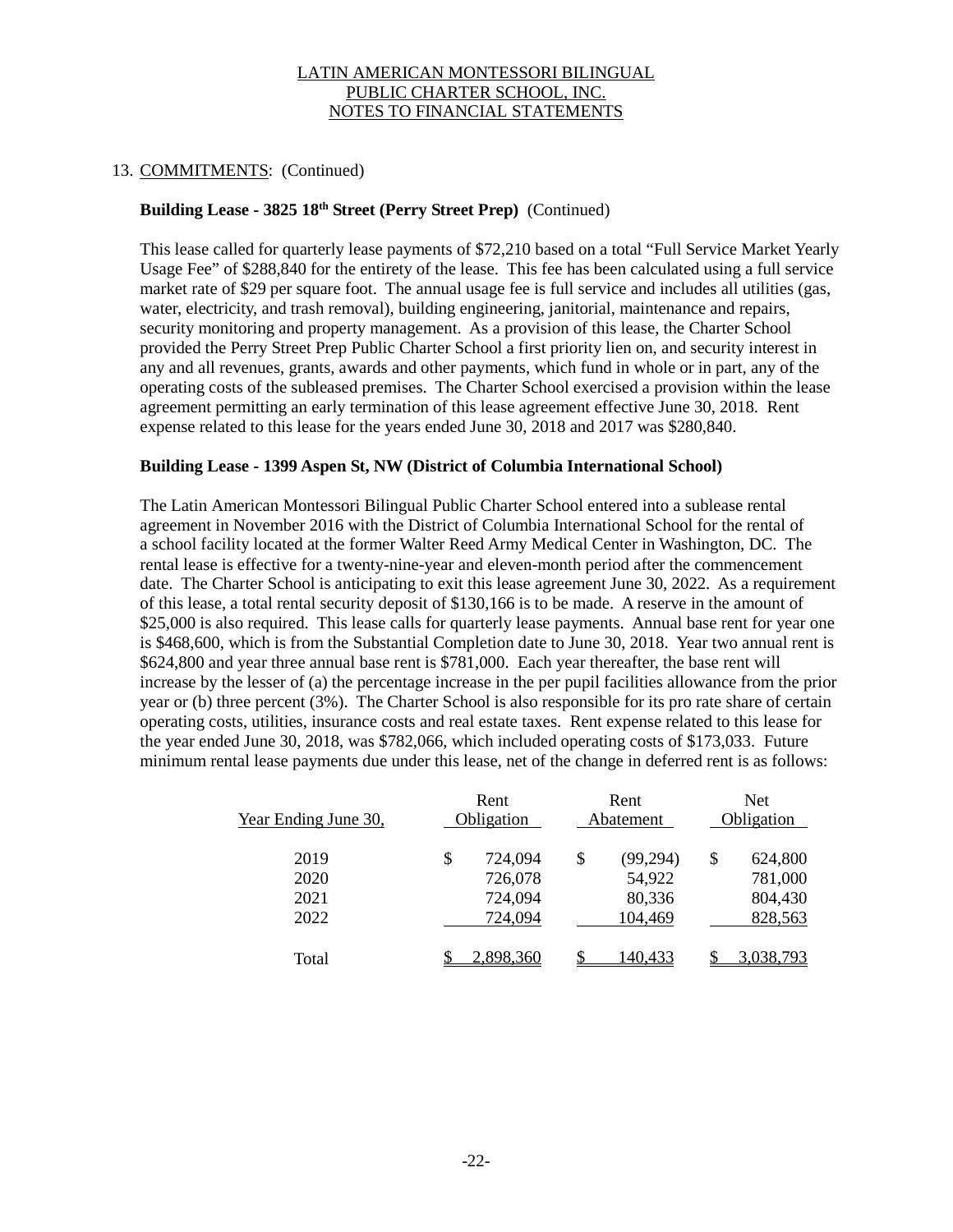## 13. COMMITMENTS: (Continued)

#### **Building Lease - 5000 14th Street, NW (Building Hope)**

The Charter School entered into a lease agreement with Building Hope Fourteenth Street, Inc., for the rental of a school facility located at 5000 14<sup>th</sup> Street, NW, Washington, DC. This lease will commence on approximately August 1, 2019, and end on June 30, 2044. The Charter School has the option to extend the lease term for two additional successive periods of five years each. There is an option to purchase the property. As a requirement of this lease, an initial security deposit of \$500,000 was made and an additional \$500,000 was paid subsequent to June 30, 2018. The Charter School has agreed to certain convents but not limited to maintaining a fixed charge coverage ratio of not less than 1.20 to 1.00 effective for the year ending June 30, 2020. Scheduled fixed rent payments are based on acquisition and renovation costs. Anticipated monthly base rent for year one is \$94,005.

#### **Unsecured Credit Card**

The Charter School utilizes a credit card issued by Bank of America for purchases related to the Organization's activity. The credit card is issued in the name of the Charter School with an unsecured credit limit of \$25,000.

#### 14. RELATED PARTY TRANSACTIONS:

#### **Business Transactions**

The Latin American Montessori Bilingual Public Charter School entered into a sub-sublease rental agreement on May 1, 2013, with the Charter School Incubator Initiative for the rental of a school facility located at 3825 18<sup>th</sup> Street, NE, in Washington, DC. The rental lease is effective for a fifteen (15) year period commencing on July 1, 2013, and expiring on June 30, 2028. A board member of the Latin American Montessori Bilingual Public Charter School is an officer on the board of the Charter School Incubator Initiative. Rental lease payments made to the Charter School Incubator Initiative for the years ended June 30, 2018 and 2017 was \$462,946 and \$524,832, respectively.

The Charter School entered into an agreement with the Charter School Services Corporation (CSSCI) effective March 1, 2018, for financial and accounting services. A board member of the Charter School is an officer on the board of the Charter School Services Corporation. The Charter School recognized total accounting expense under this contract through the year ended June 30, 2018, in an amount of \$19,000, of which \$9,500 was provided on a pro-bono basis during the year.

#### **Board Members**

Some of the board members have children that are currently enrolled in the Latin American Montessori Bilingual Public Charter School.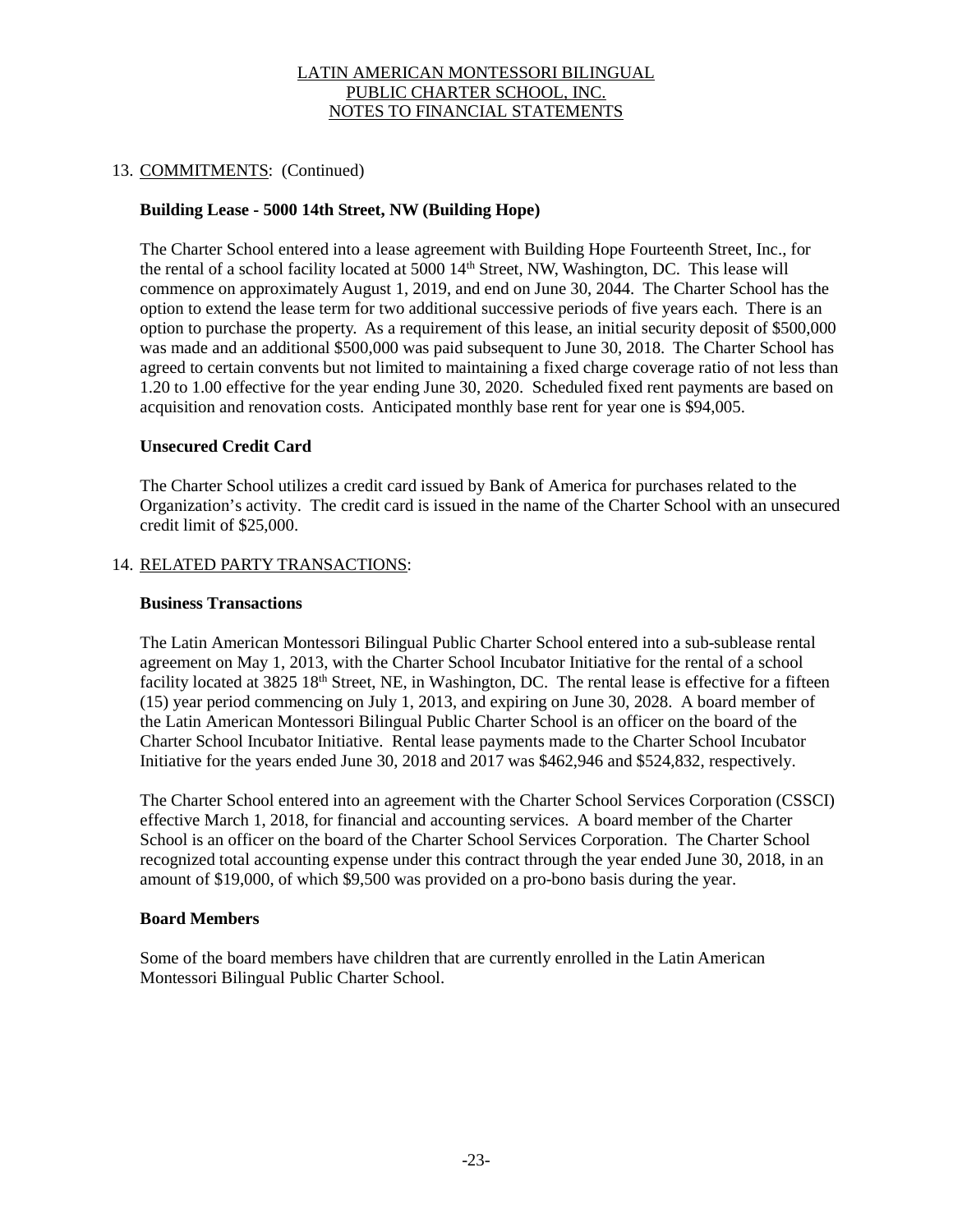#### 15. CONCENTRATIONS:

#### **Revenues**

The Latin American Montessori Bilingual Public Charter School receives public funds from the DC government based on the number of students they enroll according to the Uniform Per Student Funding Formula developed by the Mayor and City Council. This per pupil allocation is supplemented with extra funds for students with special needs. During the years ended June 30, 2018 and 2017, eighty-five percent (85%) and eighty- six percent (86%), respectively, of total support was received from the District of Columbia in the form of per pupil funding.

In addition to the revenue received through the Uniform Per Student Funding, the Charter School receives state and federal grants awarded under the auspices of the U.S. Department of Education (No Child Left Behind and special education) as well as the U.S. Department of Agriculture (Child Nutrition). The Charter School is entitled to receive these funds by virtue of its recognition as a Local Education Agency by the District of Columbia Public Charter School Board (DCPCSB).

The Charter School is limited to enrolling students that are residents of the District of Columbia. As a DC Public Charter School, the School must compete for students against the DC Public School system as well as other DC Public Charter Schools.

## 16. CONTINGENCIES:

## **Pending Litigation**

The Latin American Montessori Bilingual Public Charter School is a party to a civil action for which damages are being sought. The defense of this matter has been turned over to the Charter School's insurance company and is currently in mediation with the parties involved. The insurance carrier is working toward a resolution and intends on defending the case to achieve a compromise settlement. No liability for an adverse outcome has been recorded in the financial statements because in the opinion of management, any award or settlement will be covered by available insurance.

## **Charter School Operations**

The Latin American Montessori Bilingual Public Charter School was granted its initial charter by the District of Columbia Board of Education and then later reaffirmed by the District of Columbia Public Charter School Board, authorized under the District of Columbia School Reform Act of 1995, Public Law 104-134, as amended. The Latin American Montessori Bilingual Public Charter School has no reason to believe that this relationship will be discontinued in the foreseeable future. However, any interruption of this relationship (i.e., the failure to continue this charter authorization or withholding funds) could adversely affect the Charter School's ability to finance ongoing operations.

The Charter School depends on per pupil allocations, grants, and contributions for a significant portion of its revenues. The ability of the sources of revenues to continue giving amounts comparable with prior years may be dependent upon future economic conditions and continued deductibility for income tax purposes of grants and contributions to the Charter School. While the Charter School's board of directors and management believes the Charter School has the resources to continue its programs, its ability to do so, and the extent to which it continues, may be dependent on the above factors.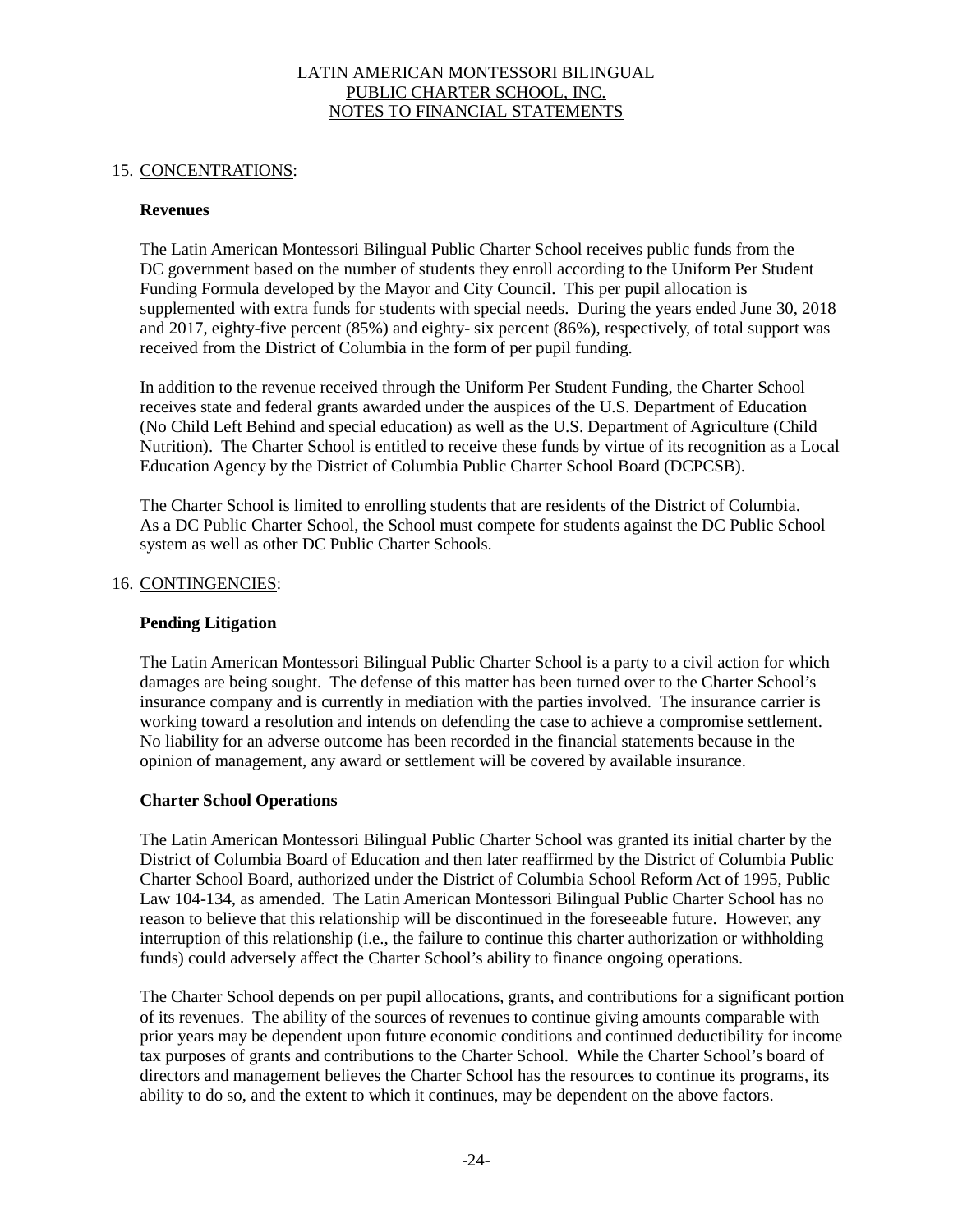#### 16. CONTINGENCIES: (Continued)

#### **Charter School Operations** (Continued)

Laws and regulations governing charter schools are complex and subject to interpretation. The Charter School believes that it is in compliance with all applicable laws and regulations and is not aware of any pending or threatened investigations involving allegations of potential wrongdoing.

The viability of public charter schools and funding for these schools is dependent on the consensus of current and future administration of the District of Columbia Government. Any future change in dynamics could adversely affect the operations of public charter schools.

#### 17. SUBSEQUENT EVENTS:

#### **Financial Statement Preparation**

In preparing these financial statements, management has evaluated events and transactions for potential recognition or disclosure through December 3, 2018, the date the financial statements were available to be issued, and has determined that no adjustments are necessary to the amounts reported in the accompanying financial statements.

#### 18. FUNDRAISING:

During the years ended June 30, 2018 and 2017, expenses incurred for the purpose of fundraising were \$26,750 and \$23,233, respectively.

#### 19. ADVERTISING COSTS:

Advertising and marketing costs are expensed when incurred. Marketing activities were conducted for the purpose of promoting open enrollment and recruiting to the Charter School and to provide outreach to the community. Advertising costs were incurred for the purpose of staff recruitment. Advertising and marketing expenses in the amount of \$3,336 and \$2,216 were incurred during the years ended June 30, 2018 and 2017, respectively.

#### 20. RETIREMENT PLAN:

#### **401(k) Profit Sharing Plan**

The Latin American Montessori Bilingual Public Charter School provides pension benefits for its employees through a defined contribution 401(k) retirement plan which is currently administered by John Hancock Financial Services. In a defined contribution plan, benefits depend solely on amounts contributed to the plan plus investment earnings. Provisions of the plan allow for the employees to contribute up to the statutory limits set by the Internal Revenue Code. The Charter School is required to make employer non-elective safe harbor contributions of 3% of annual employee compensation for employees with one or more years of employment. Participants are 100% vested in their contributions and the 3% employer safe harbor contribution. Authorized entry dates into the plan are January 1<sup>st</sup> and July 1<sup>st</sup> following the date that the eligibility requirements are met. There is no unfunded past service liability. In addition, there is a discretionary profit-sharing contribution determined on an annual basis that becomes fully vested after five years of service.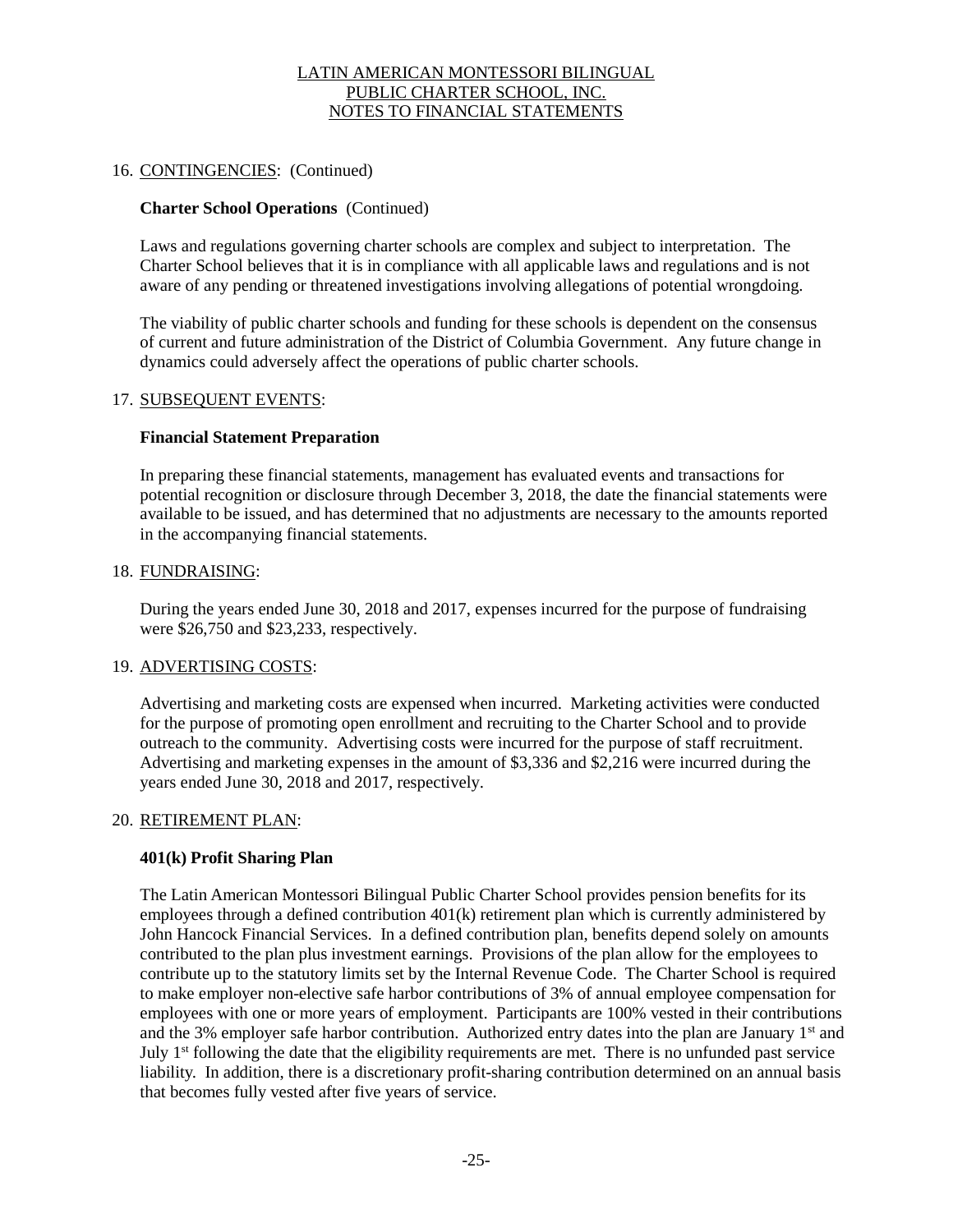#### 20. RETIREMENT PLAN: (Continued)

#### **401(k) Profit Sharing Plan** (Continued)

The Charter School's contributions for the years ended June 30, 2018 and 2017 consisted of the following:

|                   | June 30, 2018 | June 30, 2017 |         |  |
|-------------------|---------------|---------------|---------|--|
| 3% Safe Harbor    | 117,363       |               | 102,860 |  |
| 2% Profit Sharing | 61,917        |               | 66,556  |  |
| Plan Fee          | 3,354         |               | 4,832   |  |
| Total             | 182.634       |               | 174,248 |  |

#### 21. EMPLOYEE BENEFITS:

The cost of fringe benefits incurred for the years ended June 30, 2018 and 2017 consisted of the following:

|                                     | June 30, 2018 |         |    | June 30, 2017 |
|-------------------------------------|---------------|---------|----|---------------|
| Social Security/Medicare            | \$            | 384,567 | \$ | 337,369       |
| <b>Health Insurance</b>             |               | 280,947 |    | 204,679       |
| <b>Health Reimbursement Account</b> |               | 107,697 |    | 83,259        |
| Life and Disability Insurance       |               | 43,265  |    | 38,143        |
| Retirement                          |               | 182,634 |    | 174,248       |
| Unemployment                        |               | 21,779  |    | 21,366        |
| <b>Workers Compensation</b>         |               | 22,363  |    | 16,760        |
| De Minimus                          |               | 4,036   |    | 5,767         |
| Total                               |               |         |    | 881.591       |

#### **Flexible Benefits Plan**

The Latin American Montessori Bilingual Public Charter School adopted a Section 125 Flexible Benefits Plan (Cafeteria Plan). Under this plan, employees are permitted to use pre-tax benefit dollars through payroll deduction to pay for health and dental insurance premiums.

#### **Health Reimbursement Account**

The Charter School adopted a Section 105 Health Reimbursement Account (HRA) effective August 1, 2014. Under this plan, employees are permitted to use employer provided tax-free dollars to pay for qualified health care expenses.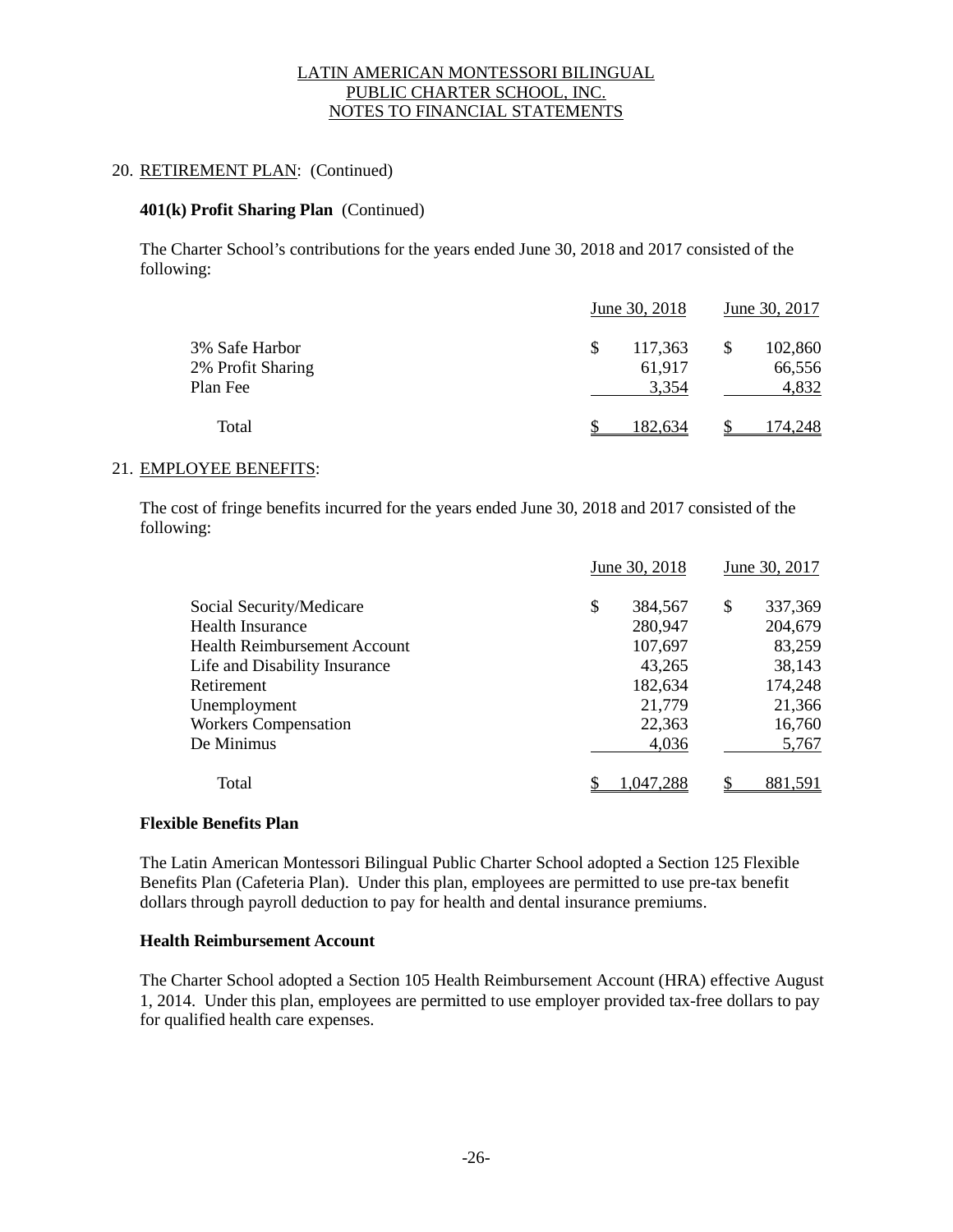## 22. OCCUPANCY COST:

The cost of occupancy for the years ended June 30, 2018 and 2017 consisted of the following:

|                              | June 30, 2018 | June 30, 2017 |  |  |
|------------------------------|---------------|---------------|--|--|
| Depreciation                 | \$<br>243,211 | \$<br>243,211 |  |  |
| <b>Interest Expense</b>      | 261,430       | 267,820       |  |  |
| Rent                         | 1,533,852     | 813,672       |  |  |
| Insurance - Building         | 14,707        | 13,988        |  |  |
| Janitorial Services/Supplies | 181,354       | 100,749       |  |  |
| Maintenance and Repairs      | 154,404       | 118,771       |  |  |
| Grounds Maintenance          | 4,914         | 4,215         |  |  |
| <b>Utilities</b>             | 73,988        | 67,341        |  |  |
| Security                     | 16,522        | 15,640        |  |  |
| <b>Trash Removal</b>         | 4,500         | 4,702         |  |  |
| Pest Control                 | 1,500         | 1,875         |  |  |
| Total                        | 2,490,382     | 1,651,984     |  |  |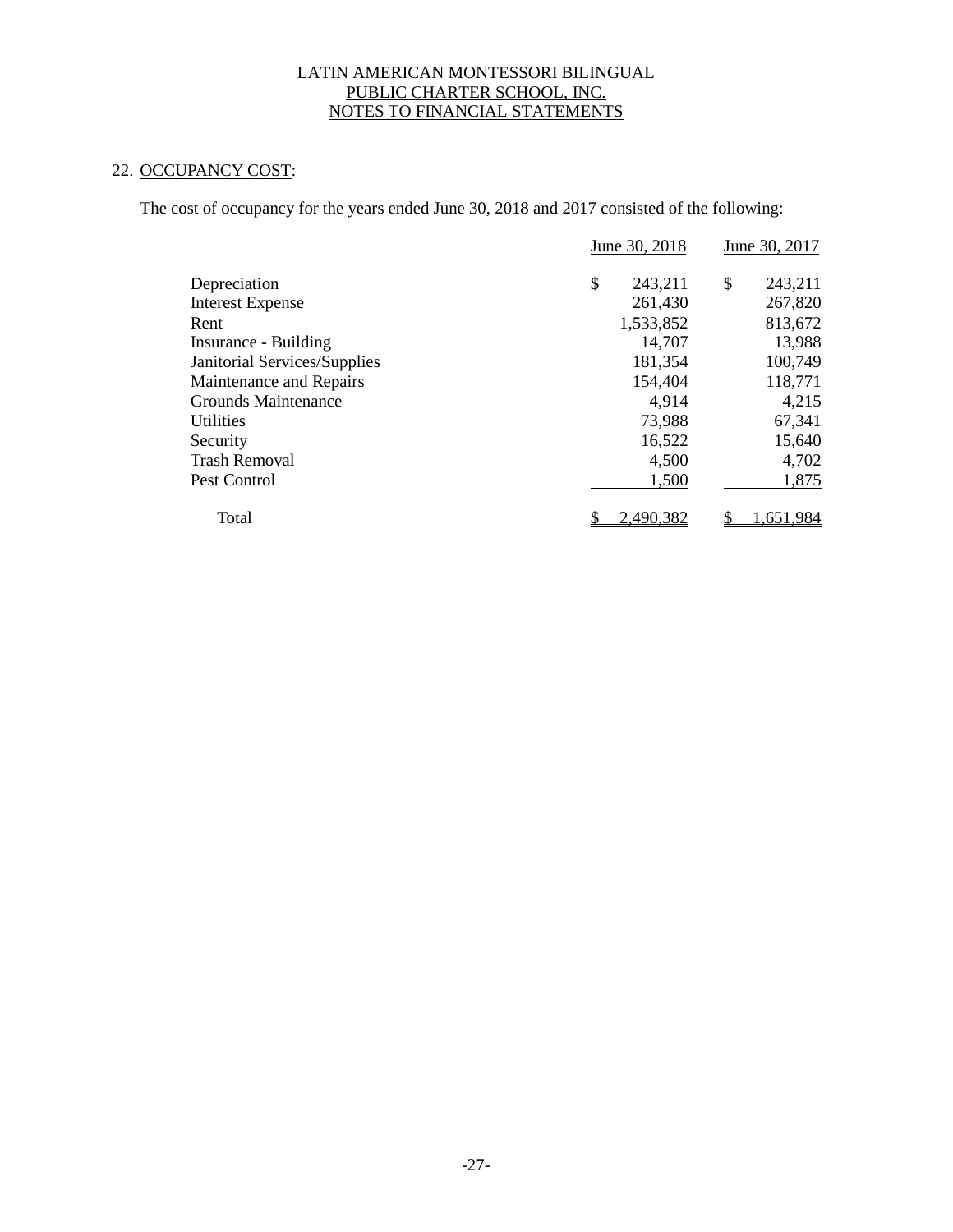#### LATIN AMERICAN MONTESSORI BILINGUAL PUBLIC CHARTER SCHOOL, INC. COMPARATIVE SCHEDULES OF FUNCTIONAL EXPENSES FOR THE YEARS ENDED JUNE 30, 2018 AND 2017

|                                                  | June 30, 2018  |                          |                               |                          | June 30, 2017            |                         |                               |                        |
|--------------------------------------------------|----------------|--------------------------|-------------------------------|--------------------------|--------------------------|-------------------------|-------------------------------|------------------------|
|                                                  | Total          | Educational<br>Services  | General and<br>Administrative | Fundraising              | Total                    | Educational<br>Services | General and<br>Administrative | Fundraising            |
| Personnel, Salaries and Benefits:                |                |                          |                               |                          |                          |                         |                               |                        |
| Principal/Executive Salaries                     | 571,505<br>\$  | \$<br>413,024            | 143,754<br>-\$                | 14,727<br>$\mathbb{S}$   | $\mathbb{S}$<br>448,133  | $\mathbb{S}$<br>314,358 | $\mathbb{S}$<br>119,059       | $\mathbb{S}$<br>14,716 |
| Teachers' Salaries                               | 1,877,756      | 1,877,756                |                               |                          | 1,625,430                | 1,625,430               |                               |                        |
| Teachers' Aides/Assistants' Salaries             | 367,126        | 367,126                  |                               |                          | 425,846                  | 425,846                 |                               |                        |
| Other Educational Professional Salaries          | 1,535,987      | 1,535,987                |                               |                          | 1,343,981                | 1,343,981               |                               |                        |
| <b>Substitute Teacher Salaries</b>               | 665,346        | 665,346                  |                               |                          | 505,704                  | 505,704                 |                               |                        |
| <b>Clerical Salaries</b>                         | 287,362        | 245,499                  | 41,863                        |                          | 275,949                  | 230,095                 | 45,854                        |                        |
| Food Service Staff                               | 5,814          | 5,814                    |                               |                          | 15,658                   | 15,658                  |                               |                        |
| <b>Business Operation Salaries</b>               | 152,177        | 121,742                  | 30,435                        |                          | 111,366                  | 89,093                  | 22,273                        |                        |
| <b>Fiscal Salaries</b>                           | 58,680         |                          | 58,680                        |                          | 88,680                   |                         | 88,680                        |                        |
| <b>Employee Benefits</b>                         | 640,942        | 613,866                  | 25,348                        | 1,728                    | 522,856                  | 500,641                 | 20,596                        | 1,619                  |
| Payroll Taxes                                    | 406,346        | 389,181                  | 16,070                        | 1,095                    | 358,735                  | 343,493                 | 14,131                        | 1,111                  |
| <b>Staff Development Costs</b>                   | 15,629         | 15,009                   | 620                           | $\overline{\phantom{a}}$ | 40,833                   | 39,220                  | 1,613                         | $\sim$                 |
| Total Personnel, Salaries and Benefits           | 6,584,670      | 6,250,350                | 316,770                       | 17,550                   | 5,763,171                | 5,433,519               | 312,206                       | 17,446                 |
| Direct Student Costs:                            |                |                          |                               |                          |                          |                         |                               |                        |
| Food Service                                     | 209,153<br>\$. | <sup>\$</sup><br>209,153 | $\mathbb{S}$                  | $\mathcal{S}$            | $\mathcal{S}$<br>167,054 | $\mathbb{S}$<br>167,054 | $\mathbb{S}$                  | $\$$                   |
| <b>Student Supplies and Materials</b>            | 119,130        | 119,130                  |                               |                          | 167,089                  | 167,089                 |                               |                        |
| <b>Contracted Instructional/Student Services</b> | 46,475         | 46,475                   |                               |                          | 32,896                   | 32,896                  |                               |                        |
| <b>Special Education</b>                         | 97,506         | 97,506                   |                               |                          | 54,897                   | 54,897                  |                               |                        |
| <b>Educational Subscriptions</b>                 | 19,795         | 19,795                   |                               |                          | 17,821                   | 17,821                  |                               |                        |
| Other Student Costs                              | 42,895         | 42,895                   |                               |                          | 38,187                   | 38,187                  |                               |                        |
| <b>Total Direct Student Costs</b>                | 534,954        | 534,954                  |                               |                          | 477,944                  | 477,944                 | \$                            |                        |
| Occupancy Costs:                                 |                |                          |                               |                          |                          |                         |                               |                        |
| Depreciation - Building                          | 243,211<br>\$  | 232,937<br><sup>\$</sup> | $\mathbb{S}$<br>9,618         | \$<br>656                | <sup>\$</sup><br>243,211 | \$<br>232,878           | \$<br>9,580                   | \$<br>753              |
| Interest Expense - Building                      | 261,430        | 250,386                  | 10,339                        | 705                      | 267,820                  | 256,441                 | 10,550                        | 829                    |
| Rent                                             | 1,533,852      | 1,469,057                | 60,660                        | 4,135                    | 813,672                  | 779,101                 | 32,051                        | 2,520                  |
| <b>Building Insurance</b>                        | 14,707         | 14,085                   | 582                           | 40                       | 13,988                   | 13,394                  | 551                           | 43                     |
| Utilities                                        | 73,988         | 70,863                   | 2,926                         | 199                      | 67,341                   | 64,479                  | 2,653                         | 209                    |
| <b>Contracted Building Services</b>              | 27,436         | 26,277                   | 1,085                         | 74                       | 26,432                   | 25,309                  | 1,041                         | 82                     |
| Maintenance and Repairs                          | 154,404        | 147,882                  | 6,106                         | 416                      | 118,771                  | 113,725                 | 4,678                         | 368                    |
| Janitorial Service/Supplies                      | 181,354        | 174,775                  | 6,159                         | 420                      | 100,749                  | 97,811                  | 2,724                         | 214                    |
| <b>Total Occupancy Costs</b>                     | 2,490,382      | 2,386,262                | 97,475                        | 6,645                    | 1,651,984                | 1,583,138               | 63,828                        | 5,018                  |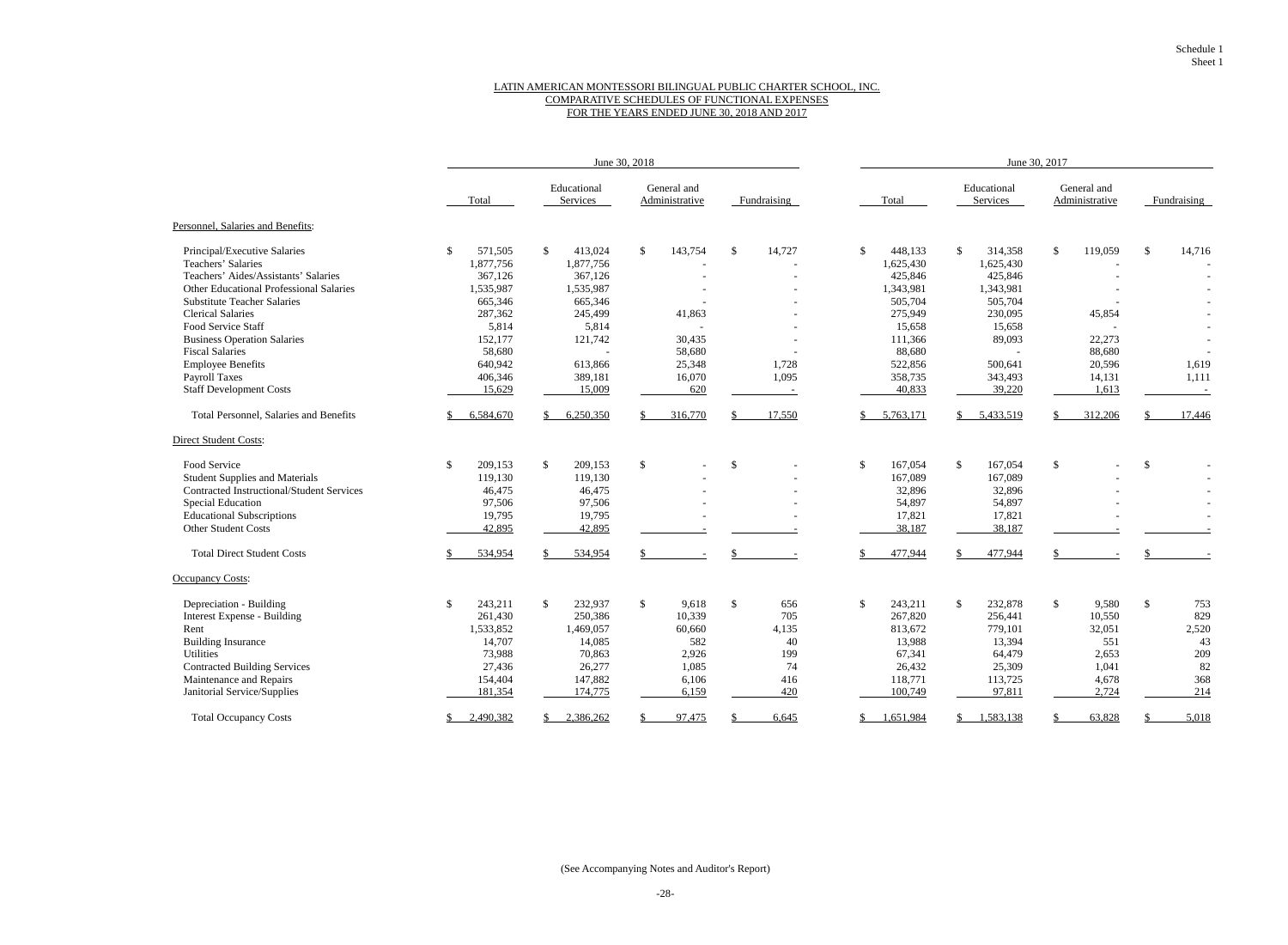#### LATIN AMERICAN MONTESSORI BILINGUAL PUBLIC CHARTER SCHOOL, INC. COMPARATIVE SCHEDULES OF FUNCTIONAL EXPENSES FOR THE YEARS ENDED JUNE 30, 2018 AND 2017

|                                         |                        | June 30, 2018           |                               |                     |                        | June 30, 2017           |                               |                |  |
|-----------------------------------------|------------------------|-------------------------|-------------------------------|---------------------|------------------------|-------------------------|-------------------------------|----------------|--|
|                                         | Total                  | Educational<br>Services | General and<br>Administrative | Fundraising         | Total                  | Educational<br>Services | General and<br>Administrative | Fundraising    |  |
| Office Expenses:                        |                        |                         |                               |                     |                        |                         |                               |                |  |
| Office Supplies and Materials           | $\mathbb{S}$<br>19,067 | 18,262<br>$\mathbb{S}$  | \$<br>754                     | $\mathcal{S}$<br>51 | $\mathbb{S}$<br>11,399 | $\mathbb{S}$<br>10,915  | $\mathbb{S}$<br>449           | \$<br>35       |  |
| <b>Equipment Rental and Maintenance</b> | 18,503                 | 17,721                  | 732                           | 50                  | 15,943                 | 15,266                  | 628                           | 49             |  |
| Telecommunications                      | 48,471                 | 46,423                  | 1,917                         | 131                 | 20,905                 | 20,017                  | 823                           | 65             |  |
| Postage and Shipping                    | 1,174                  | 1,125                   | 46                            | 3                   | 837                    | 801                     | 33                            |                |  |
| Printing and Copying                    | 9,564                  | 9,160                   | 378                           | $26\,$              | 5,420                  | 5,190                   | 213                           | 17             |  |
| Consulting                              | 232,941                | 77,459                  | 155,482                       |                     | 111,420                | 110,920                 | 500                           |                |  |
| Marketing and Promotion                 | 3,336                  | 3,336                   |                               |                     | 2,216                  | 2,216                   |                               |                |  |
| <b>Total Office Expenses</b>            | 333,056                | 173,486                 | 159,309                       | 261                 | 168,140                | 165,325<br>\$           | 2,646                         | 169            |  |
| <b>General Expenses:</b>                |                        |                         |                               |                     |                        |                         |                               |                |  |
| Insurance                               | \$<br>19,667           | 18,887<br>-S            | 780<br>\$                     | \$                  | \$<br>18,409           | $\mathbb{S}$<br>17,681  | \$<br>728                     | \$             |  |
| <b>Meeting Expenses</b>                 | 406                    | 388                     | 17                            |                     | 641                    | 614                     | 25                            | $\overline{c}$ |  |
| Licenses and Permits                    | 3,555                  | 3,404                   | 141                           | 10                  | 2,040                  | 1,953                   | 81                            | 6              |  |
| Dues and Subscriptions                  | 19,246                 | 18,433                  | 761                           | 52                  | 14,098                 | 13,499                  | 555                           | 44             |  |
| Travel                                  | 8,056                  | 7,716                   | 319                           | 21                  | 14,935                 | 14,300                  | 589                           | 46             |  |
| Accounting and Legal Services           | 367,186                |                         | 367,186                       |                     | 256,611                | 231,711                 | 24,900                        |                |  |
| Payroll Service Fee                     | 19,830                 | 18,993                  | 784                           | 53                  | 16,585                 | 15,881                  | 653                           | 51             |  |
| <b>Authorizer Fee</b>                   | 91,719                 | 88,082                  | 3,637                         |                     | 86,491                 | 83,073                  | 3,418                         |                |  |
| <b>Income Taxes</b>                     | 437                    |                         | 437                           |                     |                        |                         |                               |                |  |
| Depreciation                            | 71,976                 | 68,936                  | 2,846                         | 194                 | 64,250                 | 61,521                  | 2,530                         | 199            |  |
| <b>Moving Expenses</b>                  | 10,352                 | 10,352                  |                               |                     | 813                    | 813                     |                               |                |  |
| Office Expense                          | 29,883                 | 26,813                  | 1,107                         | 1,963               | 21,382                 | 20,295                  | 835                           | 252            |  |
| <b>Total General Expenses</b>           | 642,313                | 262,004                 | 378,015                       | 2,294               | 496,255                | 461,341                 | 34,314                        | 600            |  |
| TOTAL FUNCTIONAL EXPENSES               | 10,585,375             | 9,607,056               | 951,569                       | 26,750              | 8,557,494              | 8,121,267<br>\$.        | 412,994                       | 23,233         |  |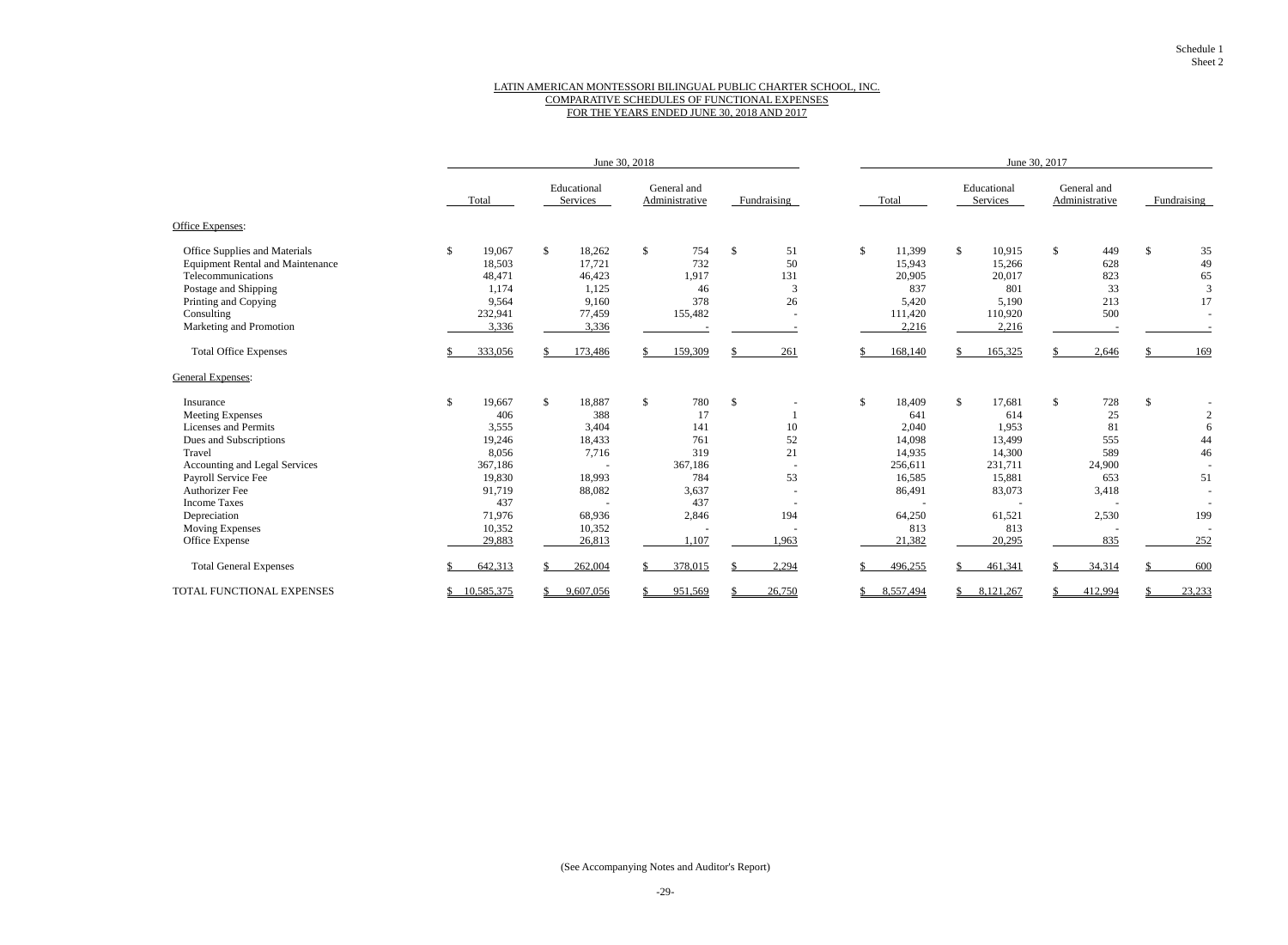## **Kendall, Prebola and Jones, LLC**

Certified Public Accountants

Board of Directors Latin American Montessori Bilingual Public Charter School, Inc. 1375 Missouri Avenue, NW Washington, DC 20011

#### INDEPENDENT AUDITOR'S REPORT ON INTERNAL CONTROL OVER FINANCIAL REPORTING AND ON COMPLIANCE AND OTHER MATTERS BASED ON AN AUDIT OF FINANCIAL STATEMENTS PERFORMED IN ACCORDANCE WITH *GOVERNMENT AUDITING STANDARDS*

We have audited, in accordance with the auditing standards generally accepted in the United States of America and the standards applicable to financial audits contained in *Government Auditing Standards*, issued by the Comptroller General of the United States, the financial statements of the Latin American Montessori Bilingual Public Charter School, Inc., (a nonprofit organization), which comprise the statement of financial position as of June 30, 2018, and the related statements of activities and cash flows for the year then ended, and the related notes to the financial statements, and have issued our report thereon dated December 3, 2018.

#### *Internal Control Over Financial Reporting*

In planning and performing our audit of the financial statements, we considered the Latin American Montessori Bilingual Public Charter School, Inc.'s internal control over financial reporting (internal control) to determine the audit procedures that are appropriate in the circumstances for the purpose of expressing our opinion on the financial statements, but not for the purpose of expressing an opinion on the effectiveness of the Latin American Montessori Bilingual Public Charter School, Inc.'s internal control. Accordingly, we do not express an opinion on the effectiveness of the Organization's internal control.

A *deficiency in internal control* exists when the design or operation of a control does not allow management or employees, in the normal course of performing their assigned functions, to prevent, or detect and correct, misstatements on a timely basis. A *material weakness* is a deficiency, or a combination of deficiencies, in internal control, such that there is a reasonable possibility that a material misstatement of the entity's financial statements will not be prevented, or detected and corrected on a timely basis. A *significant deficiency* is a deficiency, or a combination of deficiencies, in internal control that is less severe than a material weakness, yet important enough to merit attention by those charged with governance.

Our consideration of internal control was for the limited purpose described in the first paragraph of this section and was not designed to identify all deficiencies in internal control that might be material weaknesses or significant deficiencies. Given these limitations, during our audit we did not identify any deficiencies in internal control that we consider to be material weaknesses. However, material weaknesses may exist that have not been identified.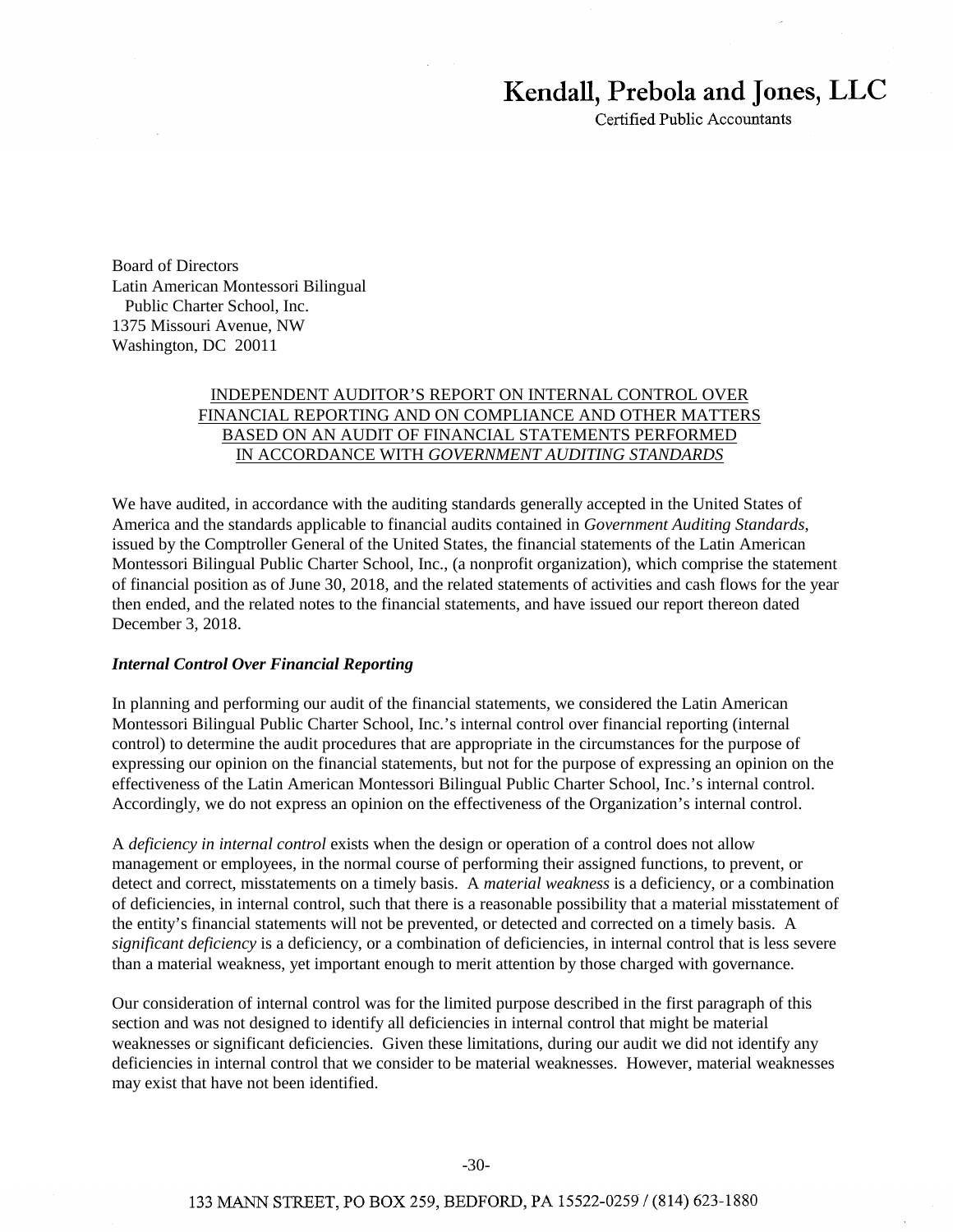#### *Compliance and Other Matters*

As part of obtaining reasonable assurance about whether the Latin American Montessori Bilingual Public Charter School, Inc.'s financial statements are free from material misstatement, we performed tests of its compliance with certain provisions of laws, regulations, contracts and grant agreements, noncompliance with which could have a direct and material effect on the determination of financial statement amounts. However, providing an opinion on compliance with those provisions was not an objective of our audit and accordingly, we do not express such an opinion. The results of our tests disclosed an instance of noncompliance or other matter that is required to be reported under *Government Auditing Standards* and which is described in the accompanying schedule of findings and questioned costs as item 2018-001.

## *Latin American Montessori Bilingual Public Charter School, Inc.'s Response to Findings*

Latin American Montessori Bilingual Public Charter School, Inc.'s, response to the finding identified in our audit is described in the accompanying schedule of findings and questioned costs. The Latin American Montessori Bilingual Public Charter School, Inc.'s, response was not subjected to the auditing procedures applied in the audit of the financial statements and, accordingly, we express no opinion on it.

## *Purpose of this Report*

The purpose of this report is solely to describe the scope of our testing of internal control and compliance and the results of that testing, and not to provide an opinion on the effectiveness of the Organization's internal control or on compliance. This report is an integral part of an audit performed in accordance with *Government Auditing Standards* in considering the Organization's internal control and compliance. Accordingly, this communication is not suitable for any other purpose.

Kendall, Prebola and Jones

Kendall, Prebola and Jones Kendall, Prebola and Jones Certified Public Accountants Certified Public Accountants

Bedford, Pennsylvania December 3, 2018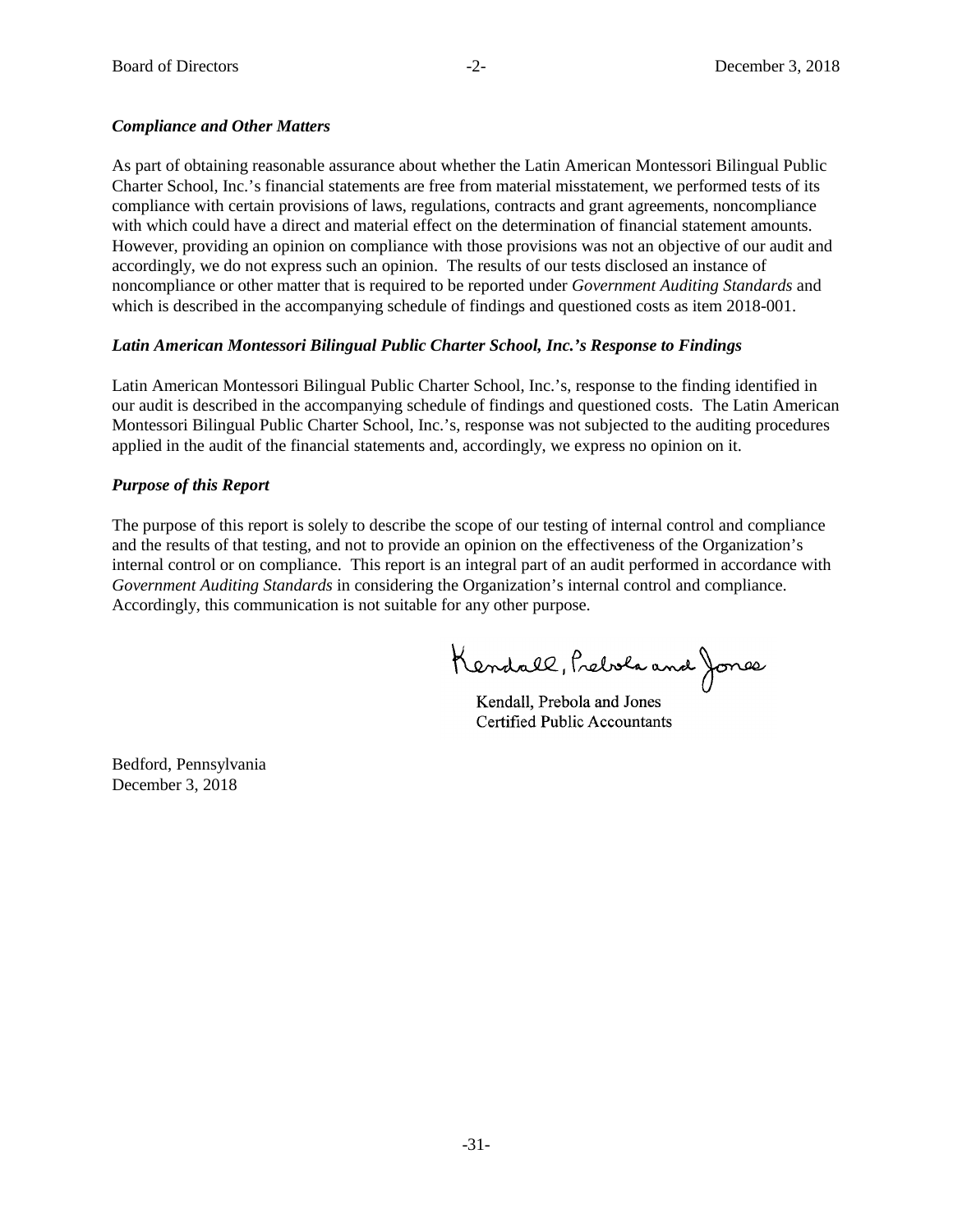## LATIN AMERICAN MONTESSORI BILINGUAL PUBLIC CHARTER SCHOOL, INC. SUMMARY SCHEDULE OF PRIOR AUDIT FINDINGS FOR THE YEAR ENDED JUNE 30, 2018

## FINDINGS - FINANCIAL STATEMENT AUDIT

There were no audit findings in the prior year.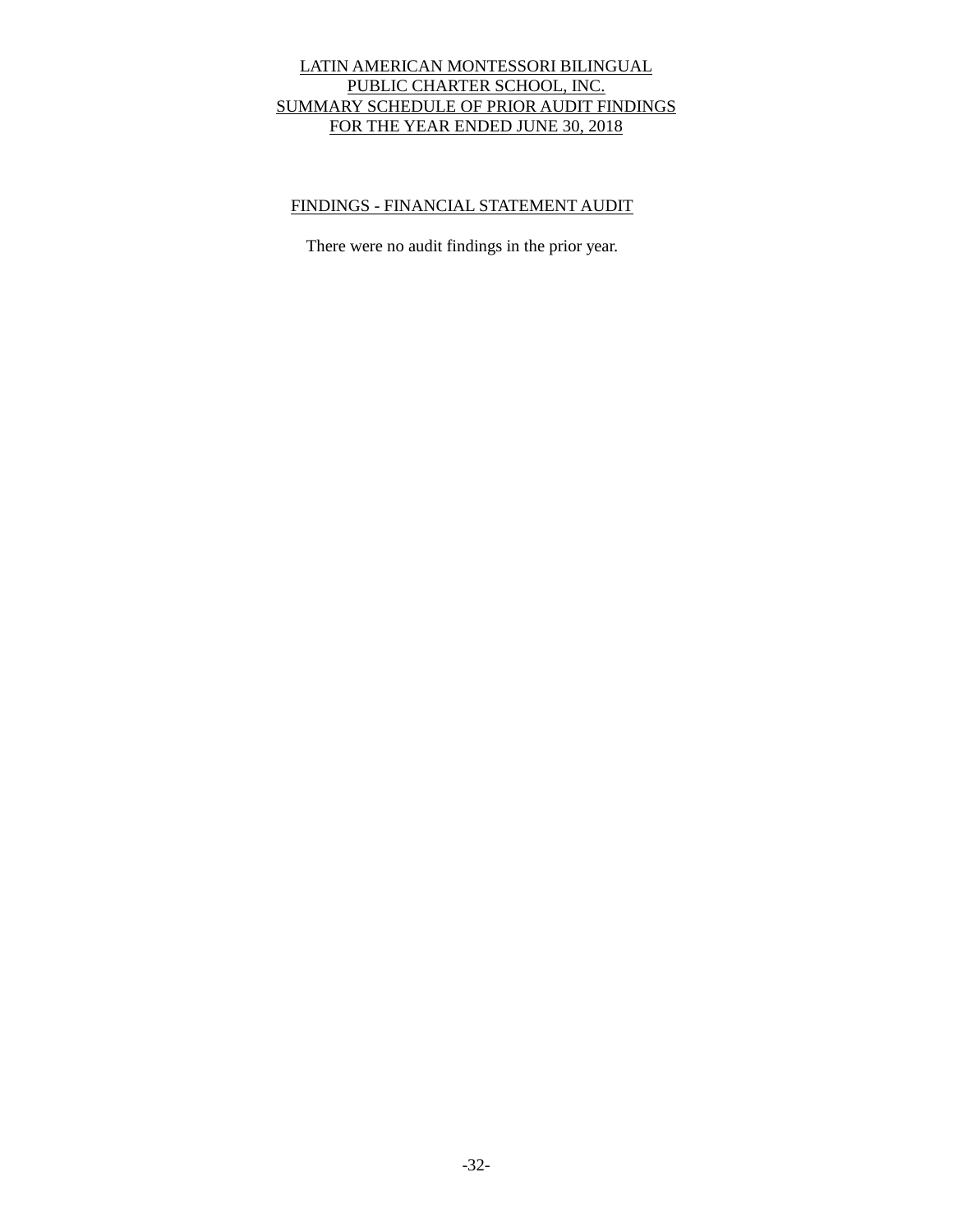## LATIN AMERICAN MONTESSORI BILINGUAL PUBLIC CHARTER SCHOOL, INC. SCHEDULE OF FINDINGS FOR THE YEAR ENDED JUNE 30, 2018

#### I. Summary of Audit Results

- a. The auditor's report expresses an unmodified opinion on whether the financial statements of the Latin American Montessori Bilingual Public Charter School, Inc., were prepared in accordance with generally accepted accounting principles.
- b. No significant deficiencies relating to the audit of the financial statements have been reported.
- c. One instance of noncompliance material to the financial statements of the Latin American Montessori Bilingual Public Charter School, Inc., which was required to be reported in accordance with *Government Auditing Standards*, was disclosed during the audit.

#### II. Findings relating to the financial statements which are required to be reported in accordance with *Government Auditing Standards*

## 2018-001 Procurement and Contract Submission:

Condition: During the year ended June 30, 2018, the Latin American Montessori Bilingual Public Charter School, Inc., entered into two separate procurement contracts for services. Over the course of the fiscal year, each of these contracts had an aggregate value exceeding \$25,000, however, neither of these contracts were competitively bid.

Criteria: According to the School Reform Act, DC Code 38-1800, contracts obligating a vendor to furnish either supplies and/or services having a total value equal to or exceeding \$25,000 within a single fiscal year are required to be competitively bid. In addition, the School Reform Act requires the school to submit within three business days after the contract is awarded, all bids received for the contract, as well as the rationale for the award of the contract, to the DC Public Charter School Board.

Cause: During the year ended June 30, 2018, there was an unusually excessive turnover in the school's staffing including executive management as well as finance personnel. Because of staff replacement, the procedures for awarding a contract were inadvertently overlooked during this transition.

Effect: When a school fails to adhere to this regulation, including bidding requirements and document submission, the DC Public Charter School Board will issue an Early Warning Notice. Furthermore, an "Out of Compliance Notice" is issued if the school fails to meet the deadline set forth in the Early Warning Notice or if the school accumulates five Early Warning Notices.

Recommendation: We recommend that one individual within the school be assigned the task of monitoring procurement contracts. This would include the determination of whether the contract is expected to exceed \$25,000 and if so, ensuring appropriate publication of contract bidding and the respective document submission to the DC Public Charter School Board.